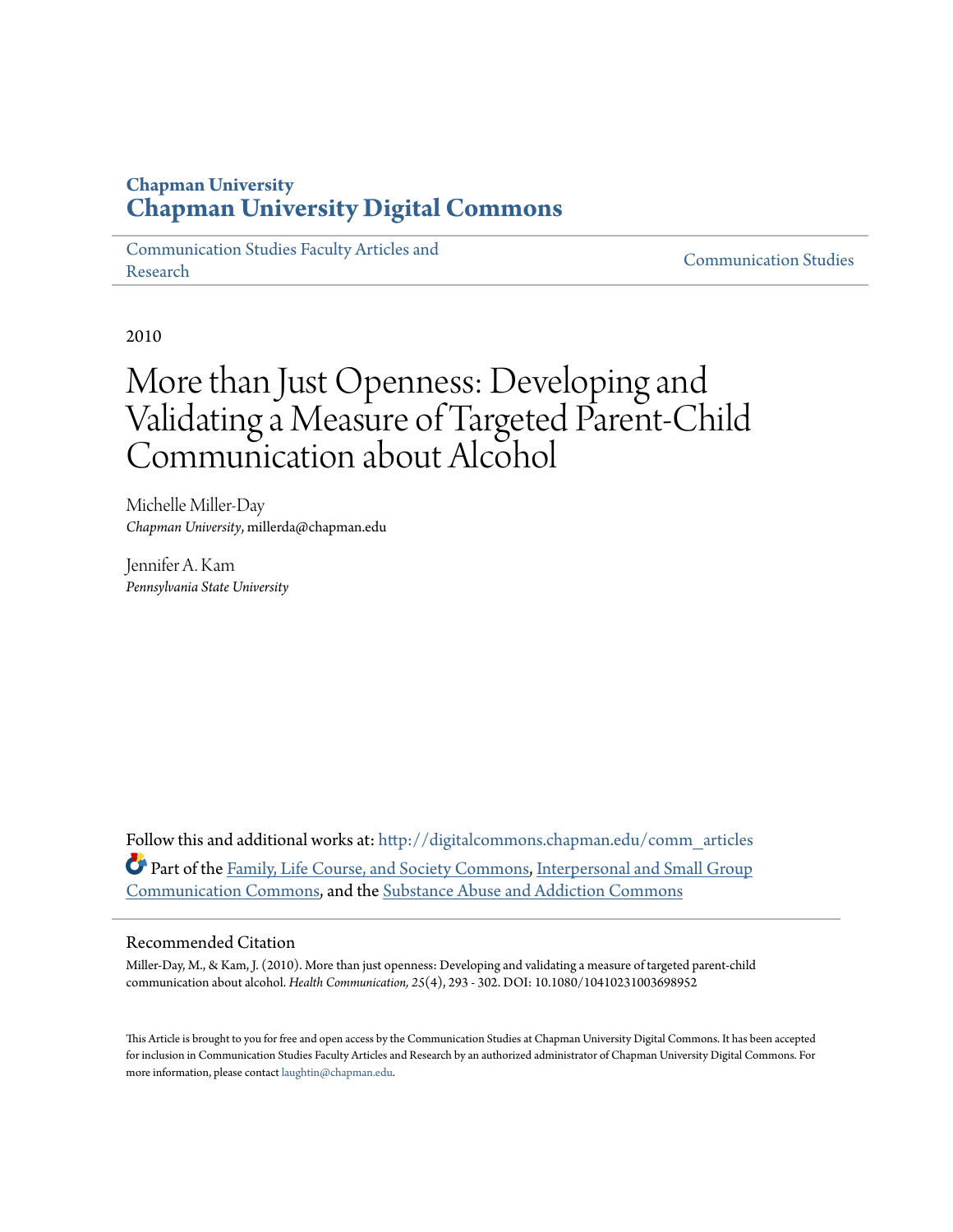## More than Just Openness: Developing and Validating a Measure of Targeted Parent-Child Communication about Alcohol

#### **Comments**

This is an Accepted Manuscript of an article published in *Health Communication* in 2010, available online at [DOI: 10.1080/10410231003698952](http://dx.doi.org/10.1080/10410231003698952).

#### **Copyright**

Taylor & Francis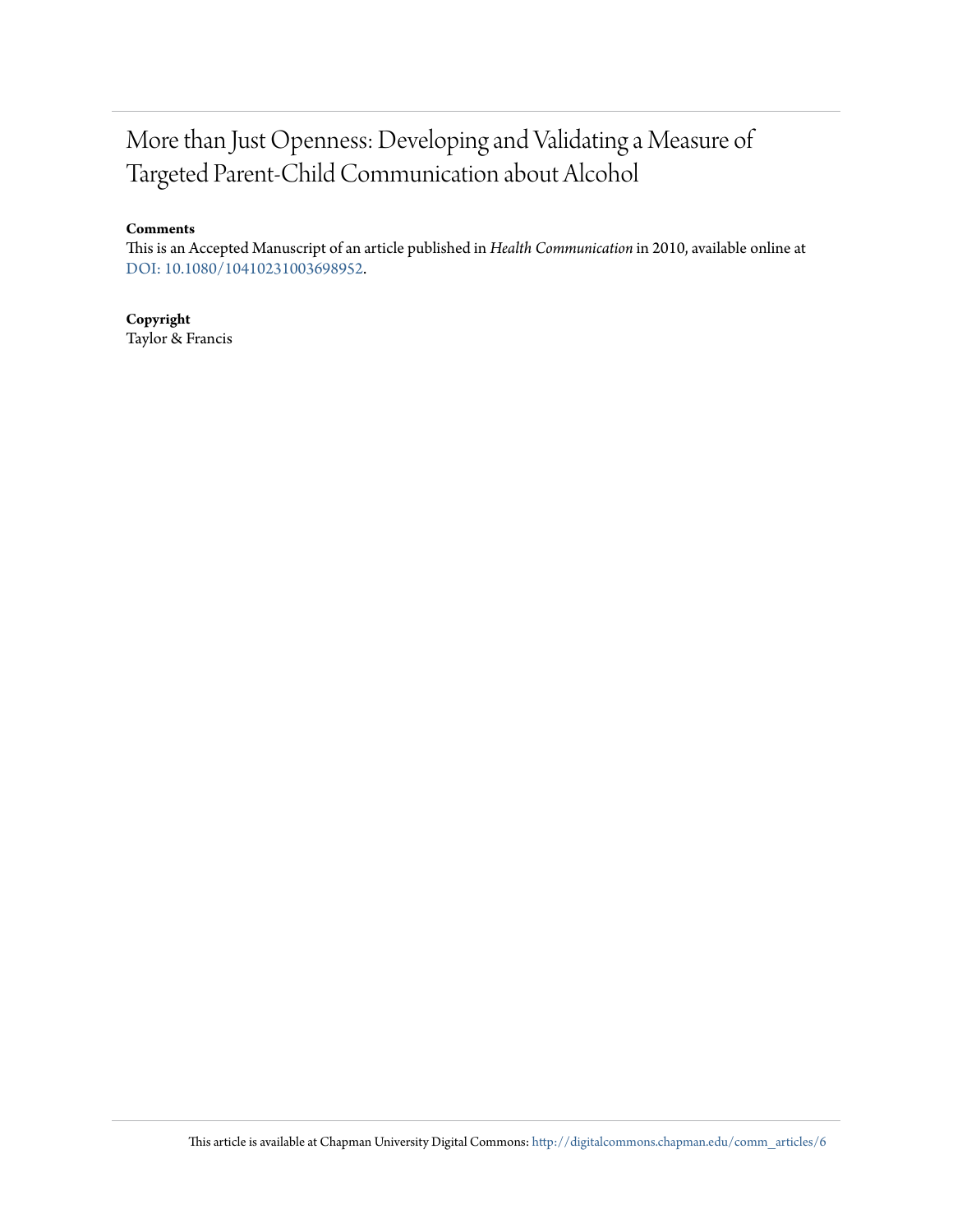

# NIH Public Access

**Author Manuscript**

*Health Commun*. Author manuscript; available in PMC 2010 June 2.

#### Published in final edited form as:

*Health Commun*. 2010 June ; 25(4): 293–302. doi:10.1080/10410231003698952.

## **More than Just Openness: Developing and Validating a Measure of Targeted Parent-Child Communication about Alcohol**

**Michelle Miller-Day, Ph.D.** and

Communication Arts & Sciences, The Pennsylvania State University

**Jennifer A. Kam, M.A.**

Communication Arts & Sciences, The Pennsylvania State University

#### **Abstract**

Research addressing parent-child communication on the topic of alcohol use relies heavily on assessing frequency of discussions and general assessments of openness in parent-child communication, ignoring the complexity of this communication phenomenon. This study adds to the literature by articulating a conceptualization and developing a measurement of parent-child communication—targeted parent-child communication about alcohol—and comparing the efficacy of targeted parent-child communication about alcohol in predicting positive expectancies of alcohol use and recent alcohol use. The predictive power of general openness in parent-child communication and frequency of communication about alcohol also were assessed. Students in  $5<sup>th</sup>$  and  $6<sup>th</sup>$  grade (*N* = 1407) from 29 public schools completed surveys. Targeted parent-child communication about alcohol was negatively associated with both outcomes. Frequency and general openness were only negatively associated with positive expectancies regarding alcohol. Implications of these findings for the etiology and prevention of substance use are discussed.

> In the U.S., alcohol abuse has become a part of our public consciousness due to the pervasive use by our nation's youth (Johnston, O'Malley, Bachman, & Schulenberg, 2007). A national survey revealed that  $39\%$  of  $8<sup>th</sup>$  grade students reported having consumed alcohol in their lifetime with 18% consuming to the point of drunkenness (Johnston et al., 2007). Concern over alcohol use rates stem from the finding that the earlier youth initiate alcohol use, the more likely they are to develop alcohol dependence and related problems in adulthood (Grant & Dawson, 1997). Based on the Gateway Hypothesis, Collins (2002) suggests that most adolescents begin with alcohol consumption followed by other substances. The risks of teen alcohol and other substance use include accidental injury, addiction, academic failure, impaired social maturation, and mortality (Johnston et al., 2007). The seriousness of the consequences of alcohol use by youth has generated policies, programs, and research interest in the prevention of use and abuse among youth. An outcome of these efforts over the past few decades is a complex body of knowledge concerning the etiology of alcohol use, revealing a dynamic and multifaceted system of personal and contextual factors of influence (Hawkins, Catalano, & Miller, 1992).

> The question remains, what influences the uptake and continued use of alcohol and other substances among youth in the U.S.? The prevention literature indicates that parental influences, parent-child communication in particular, may effectively buffer against the risks of early use initiation (Brody, Murry, Kim, & Brown, 2002; Miller, Alberts, Hecht, Trost, & Krizek, 2000), predict negative attitudes toward alcohol use (Perry et al, 2002), and reduce

All correspondence should be directed to the first author at 234 Sparks, University Park, PA 16802, U.S.A., or via, mam32@psu.edu.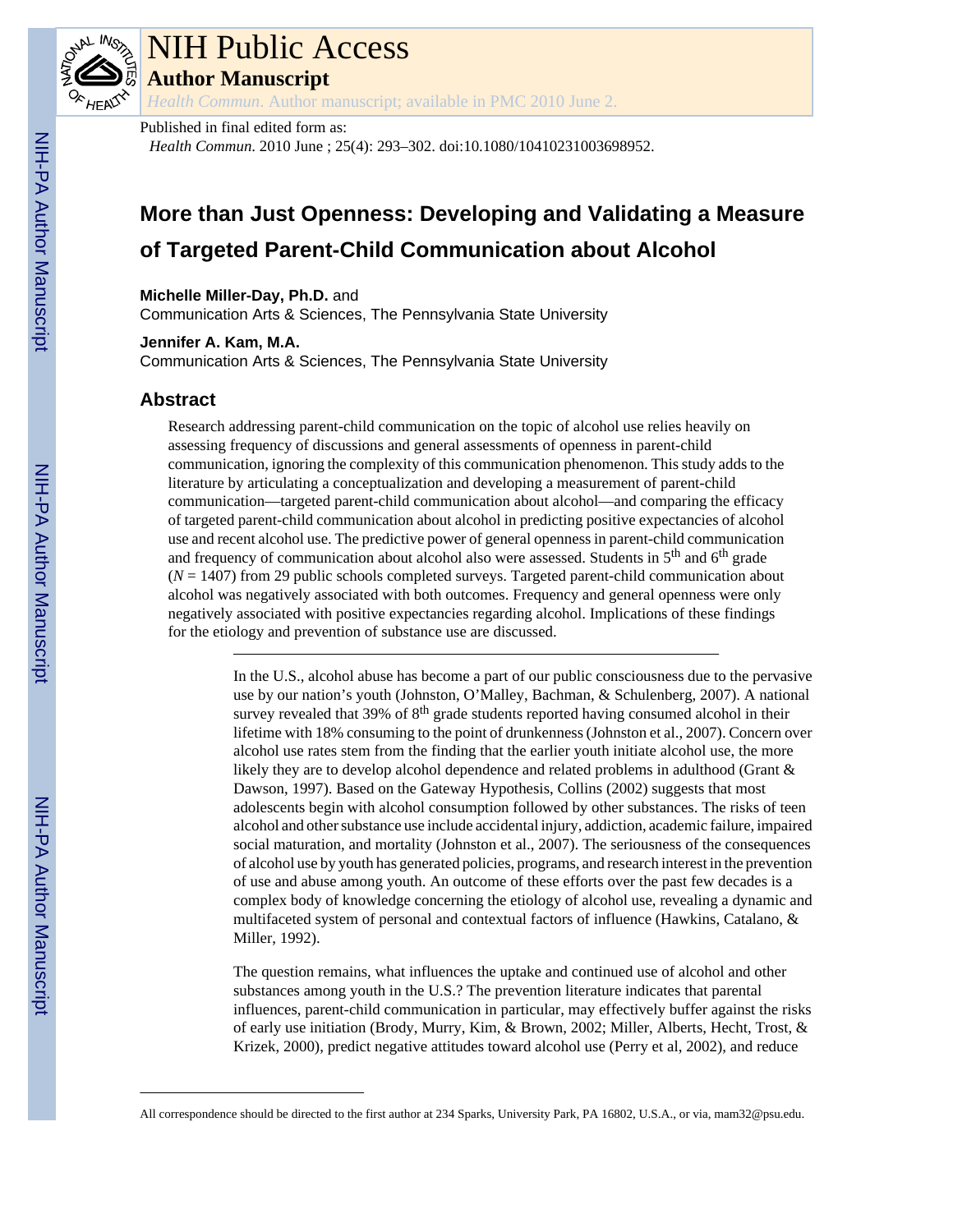binge drinking (Turrisi, Mastroleo, Mallett, Larimer, & Kilmer, 2007). A 2000 report by National Institute on Drug Abuse emphasized the importance of parent-child communication in predicting young people's substance use intentions and related negative outcomes. Parents may be more influential on children's substance use than peers (Kelly, Comello, & Hunn, 2002; Kumpfer & Kaftarian, 2000). Thus, parent interventions on communication have been successful in impacting youths' substance use (Johnson et al., 1998; Kumpfer, Greene, Bates, Cofrin, & Whiteside, 2007).

Regrettably, parent-child communication about alcohol in much of the prevention research is conceptualized globally (good or bad communication) and operationalized in terms of general openness of parent-child communication or frequency of communication about alcohol or other drugs (AOD) (see for example, Carlson, Moore, Pappas, Werch, Watts, & Edgemon, 2000 or Jackson, Bijstra, Oostra, & Bosma, 1998). These approaches to understanding communication, however, are limiting and do not address the complexity of parent-child communication about AOD. A more multifaceted understanding of communication is needed to determine if certain approaches to communicating about alcohol are more effective than others at influencing the extent of offspring's alcohol use and to enhance prevention efforts.

Thus, this study's first aim is to articulate a conceptualization and develop a measure of targeted parent-child communication about alcohol that includes interactions on the topic of alcohol. The second aim is to compare the strengths in associations between three dimensions of parentchild communication (frequency of parent-child communication about alcohol, general openness in parent-child communication, and targeted parent-child communication about alcohol) and alcohol expectations and alcohol use among youth in 5<sup>th</sup> and 6<sup>th</sup> grade.

#### **Parent-Child Communication as the Anti-Drug**

If one watches television it is hard to miss slogans such as "Parents—the Anti-Drug" that are broadcasted in public service ads. These messages, which typically call upon parents to participate in efforts to prevent children from using alcohol and other drugs, have met with mixed success (Hornik et al., 2002). These campaigns seek to empower parents to talk with their children about the risks of alcohol and other drug use before they reach the age of highest risk for use (e.g., National Youth Anti-Drug Media Campaign; Hornik et al. 2002). Yet, the Partnership for a Drug Free America (PDFA, 2002, 2005) and the U.S. Department of Health and Human Services (2007) reveal that the current generation of parents, who are the most drug-experienced to date, are not more, but *less* likely to talk with their teens about drugs than those parents in the 2000 survey. It appears that, although there is a clear call for parents to talk to their offspring about alcohol and alcohol use, many parents are not engaging in this talk. This is a concern given that parents are a primary source of influence on their children's perceptions and behaviors regarding alcohol consumption (Barnes, Reifman, Farrell, & Dintcheff, 2000).

#### **Parents as Socialization Agents**

A review of the research in the area of parent-child communication about alcohol and other substances reveals that most investigations are based on a parents-as-socialization-agents model (Miller-Day, 2008). The premise is that the intergenerational transmission of parental norms and expectations are learned, internalized, and linked to performance and social competence (Peterson & Hann, 1999). Consequently, the focus of this research tends to concentrate explicitly on parental anti-drug socialization efforts, primarily unidirectional messages from parents to their preadolescent or adolescent children. A review of studies in this area has led to suggestions about how parents should address the topic.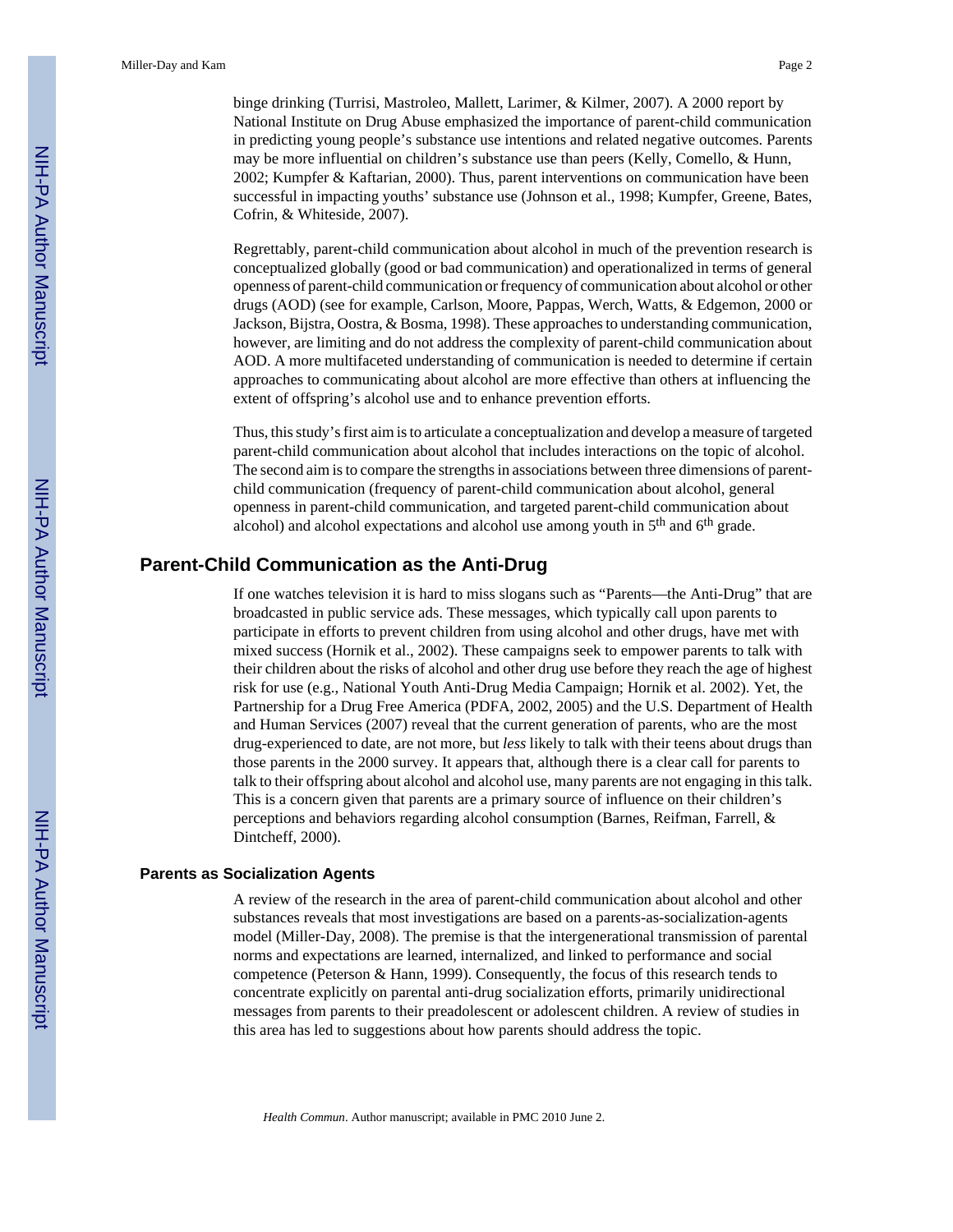Research to date points out that several content categories occur in these conversations. These include warnings about the dangers of AOD, with a focus on health, safety, and legal consequences of use (see for example, Brody et al., 2005; Miller-Day & Dodd, 2004; Miller-Day, 2002; Miller-Day, 2008). Research also suggests that parents provide advice for how to address AOD situations, such as handling peer pressure, drug offers, and proffering strategies for avoidance (Ennett, Bauman, Foshee, Pemberton, & Hicks, 2001; Miller-Day & Dodd, 2004). In addition, parents also convey proscriptive information about what their offspring should not do or believe, as well as prescriptive information about what their offspring should do or believe (Miller-Day & Dodd, 2004). This information includes the "should" and "should nots," but also the consequences for not conforming to these expectations. Pro/prescriptive information may include suggestions for healthy living, encouragement to use personal judgment, articulation of rules, and sanctions for transgressions (Baxter, Bylund, Imes, & Scheive, 2005; Kelly et al., 2002; Miller-Day & Dodd, 2004; Miller-Day, 2008). For some parents, warnings, advice, and pro/prescriptions to offspring are bolstered by evidence in the forms of personal stories and illustrations or written evidence. Others deviate from the lecture format to invite children to participate and contribute their own thoughts and opinions (Ennett et al., 2001).

#### **The Complexity of Parent-Child Communication about Alcohol**

A number of studies focus on conversations about alcohol, the most frequently used substance among adolescents (Johnston et al., 2007). Most of these studies focus on single conversations and characterize effective communication as open (e.g., "I can almost always talk with my parent about what is on my mind" or "When I ask questions, I get honest answers from my mother/father.") and frequent ("How often do you talk with your parent about alcohol?"). In a review of more than 36 articles published from 1995–2005 addressing parent-child communication about substances, only 14% offered conceptualizations of parent-child communication beyond openness or frequency (Miller-Day, 2006). Such findings warrant the development of a more complex conceptualization of parent-child communication about alcohol.

A more complex and multi-faceted view of parent-child conversations does seem to matter. Rees and Wilborn (1983) reported that AOD-using adolescents in their study believed that parents should directly address the topic of alcohol with their children and a lack of parental input regarding expected AOD behavior is often interpreted as parental disinterest. This finding was supported in Miller-Day's (2008) work where she concluded that while establishing a general, open communication environment was important in parent-child relationships, setting a no tolerance rule while providing the child with AOD information in an ongoing and direct fashion is particularly important for effectively inhibiting offspring's substance use. Parents who are not just open with their children on a variety of topics, but clearly and directly communicate that they are intolerant of drug use are less likely to have children who use drugs (Bahr, Hoffmann, & Yang, 2005; Miller-Day, 2008). In general, it appears that open, frequent conversations about substances shape youth attitudes (Barnes et al., 2000).

Currently, however, outcome-based research has focused mostly on the frequency and openness of communication rather than the more complex model of communication about AOD suggested in recent studies (Miller-Day & Dodd, 2004; Miller-Day, 2008; Sherriff, Cox, Coleman, & Roker, 2007). Substance use and abuse prevention would benefit from a new, multifaceted approach to studying parent-child communication about AOD by adding targeted parent-child communication about alcohol to the openness and frequency constructs.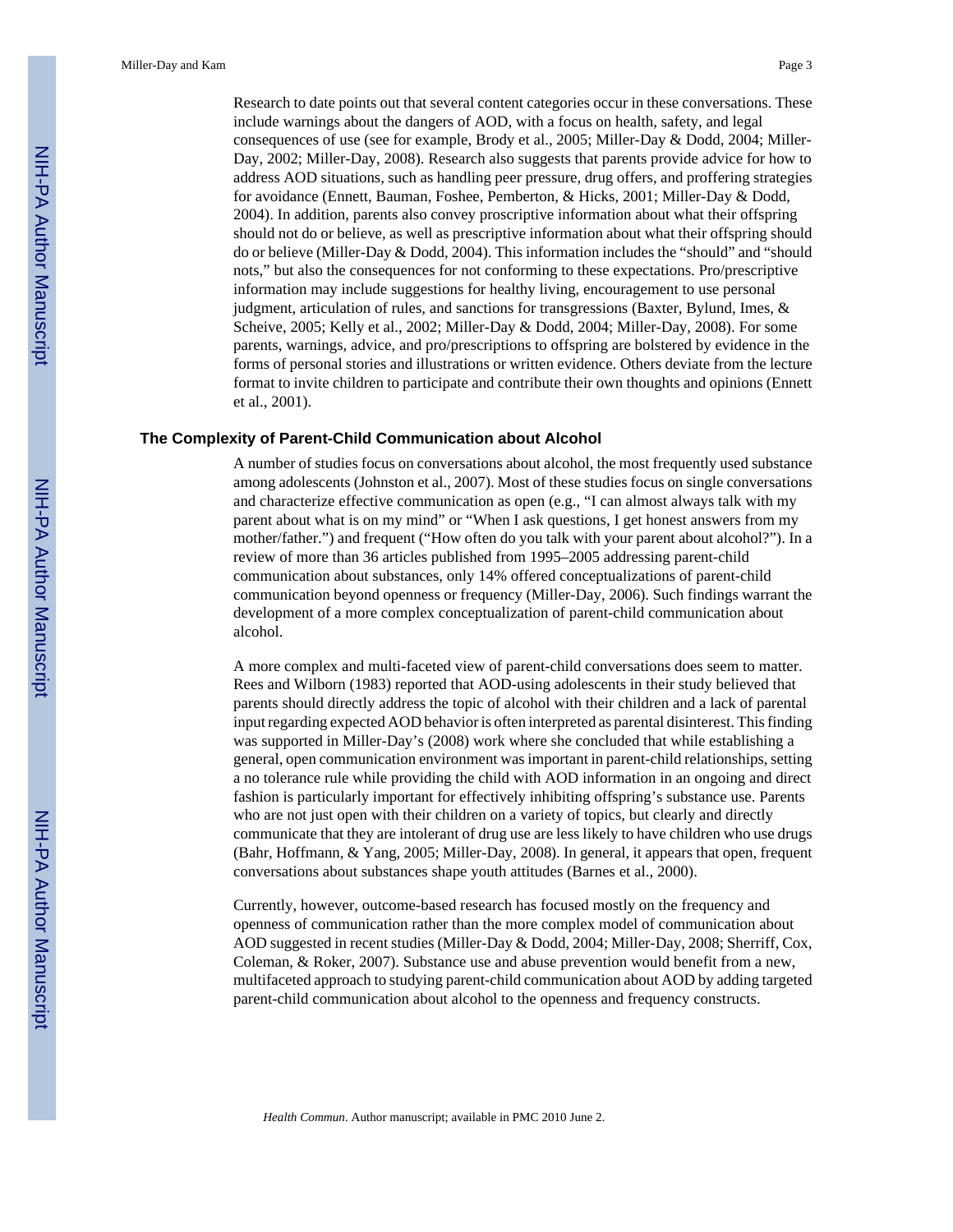#### **Targeted Parent-Child Communication about Alcohol**

Targeted parent-child communication emerged from Miller-Day and Dodd's (2004) analysis of parent-child conversations about alcohol and other drugs. Building on Miller et al.'s (2004) identification of targeted "drug talks," Miller-Day and Dodd (2004) discovered that parents engaged in on-going or targeted socialization efforts to protect their children from AOD use. Targeted efforts were limited to a particular point or few points in time during the offspring's development, and conversations were expressly on the topic of AOD use. Targeted parent-child communication about alcohol most closely resembled the '"*sit down, let's have a talk'* one-shot discussions advocated in media campaigns" (Miller-Day & Dodd, p. 83).

Based on evidence that alcohol is the most frequently used drug among adolescents (Johnston et al., 2007) and that optimal periods for prevention efforts include pre and early adolescence (Dielman, 1994), this study is limited to exploring the efficacy of parent-child communication in association with alcohol expectancies and behavior among youth in  $5<sup>th</sup>$  and  $6<sup>th</sup>$  grade. Specifically, given the review of the literature and the burgeoning knowledge of AOD-directed parent-child communication developed in recent years, this study predicts the following:

H1: Frequency of parent-child communication about alcohol, general openness in parent-child communication, and targeted parent-child communication about alcohol represent interrelated but distinct dimensions of parent anti-drug socialization efforts.

H2: Frequency of parent-child communication about alcohol, general openness in parent-child communication, and targeted parent-child communication about alcohol are negatively associated with positive expectancies about alcohol and recent alcohol use.

H3: Targeted parent-child communication about alcohol will have stronger negative associations with positive expectancies about alcohol and recent alcohol use than frequency of parent-child communication about alcohol and general openness in parent-child communication.

#### **Method**

#### **Participants**

The data for this study were drawn from an evaluation of the *keepin' it REAL* substance use prevention program, a school-based curriculum funded by the National Institute on Drug Abuse. The sample included 1407  $5<sup>th</sup>$  and  $6<sup>th</sup>$  grade youth from 29 public schools in Phoenix, Arizona who participated in the wave involving the parent-child measures. The mean age was 12 years (*SD* = 1.00), where 51% were female. Students identified their ethnic/racial background by selecting from a list of eight items: Mexican (28%), Mexican American or Chicano (50%), Other Latino/Hispanic (5%), American Indian or Alaskan Native (2%), African American or Black (8%), Asian or Pacific Islander (1%), White (4%), and other category (2%).

This project's aim was to adapt a culturally grounded middle-school-based substance use prevention program for students in elementary school and to determine the appropriate age at which to introduce the intervention program. Schools were randomly assigned to a control condition or one of two intervention program conditions (Gosin, Marsiglia, & Hecht, 2002). The control schools did not receive either condition but instead received other substance-userelated programs that the schools used outside this project. Neither condition specifically taught family-related content, such as providing suggestions for improving general openness in parent-child communication or targeted parent-child communication about alcohol use. The conditions only targeted the youth attending the schools; thus, data from parents were not obtained.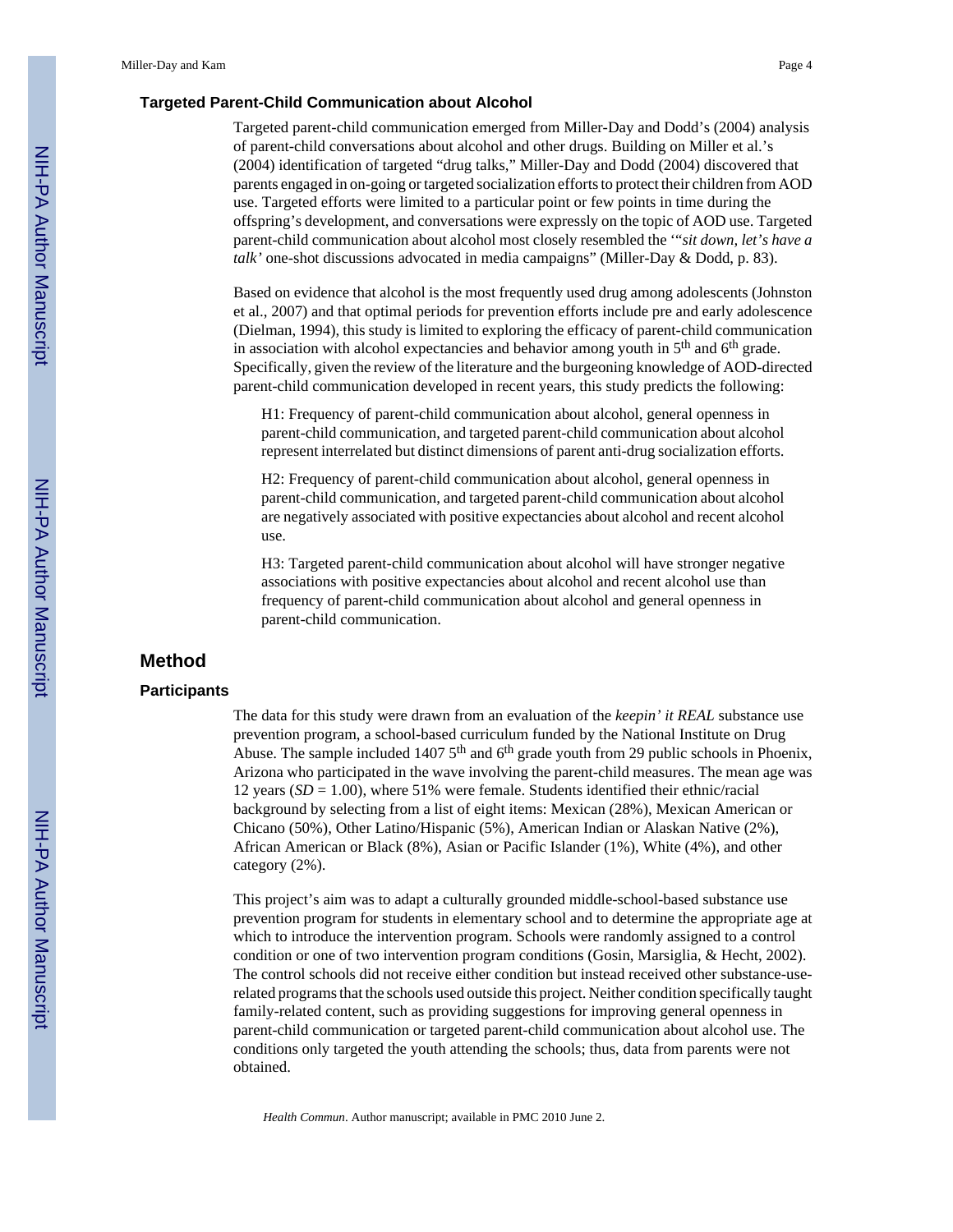One of the current study's original objectives was to compare the influence of parent-child communication among different ethnic groups, anticipating it would exhibit a stronger effect among Mexican-heritage youth due to the cultural value of familism, which stresses close family relationships (Galanti, 2003). Nevertheless, this study's sample size for other ethnic groups did not permit these comparisons and alternative procedures are discussed below.

#### **Measures**

This study's variables are frequency of parent-child communication about alcohol, general openness in parent-child communication, targeted parent-child communication about alcohol, positive expectancies about alcohol use, and recent alcohol use (see Table 1 for summary statistics).

**Targeted parent-child communication about alcohol—**The targeted parent-child communication about alcohol scale (TPCCA) was developed by the lead author. A review of the empirical literature was conducted to ascertain the salient domains of targeted parent-child communication about alcohol (Baxter et al., 2005; Brody et al., 2005; Ennett et al., 2001; Miller-Day & Dodd, 2004; Miller-Day, 2002; Miller-Day, 2008). Several dimensions of targeted communication about AOD were noted in the literature including parental warnings about the dangers of AOD, advice for how to address AOD situations such as offers of a substance or handling peer pressure, and articulation of rules and sanctions for transgressions. In conveying these warnings, advice, and establishing rules, parents may offer personal stories and illustrations, presenting evidence from the written materials, turning television viewing into "teachable moments" for sharing opinions and establishing norms, express disappointment for violations, or soliciting offspring's thoughts and opinions. Fifteen items were developed to assess these dimensions.

Items were written based on qualitative content from existing studies (Miller-Day, 2008; Miller-Day & Dodd, 2004; Sherriff et al., 2007) to represent the variety of parental strategies. For example, Miller-Day and Dodd (2004) found that over half (56%) of all respondents reported that parents use personal examples such as stories to illustrate how friends and family members have been affected by alcohol use. This finding along with the illustrative examples reported in Miller-Day and Dodd's and the other studies contributed to the development of the item, "At least one of my parents…tells me stories of people who drink alcohol or have been drunk."

The items developed from this previous research were then submitted for consideration and discussion to two focus groups ( $N = 11$ ). To minimize the number of items, focus group participants were asked to select the single best item to represent each of the following dimensions: Hinting indirectly not to use alcohol, providing direct warnings about the dangers of AOD, lecturing about alcohol or alcohol use, providing advice for how to address AOD situations such as offers of a substance or handling peer pressure, offering rules and sanctions for alcohol use, sharing personal stories and illustrations as example for why not to drink, presenting evidence from the written materials, turning television viewing into "teachable moments" for sharing opinions and establishing norms, expressing disappointment for alcohol use, and soliciting offspring's thoughts and opinions. Focus group participants also were encouraged to provide reasons for choosing the item and provide feedback. This feedback and the frequency of item selection were used to select a single-item for each dimension of a targeted conversation about alcohol resulting in a 10-item scale (see Table 2).

For each of the 10 items, participants in the current study responded to the stem, "How much do you agree with the following for *at least one* of your parents?" using a 5 -point scale (1 = disagree a lot and  $5 =$  agree a lot). The scale in its entirety is listed in Table 2, but a sampling of these items include: At least one of my parents…"has warned me about the dangers of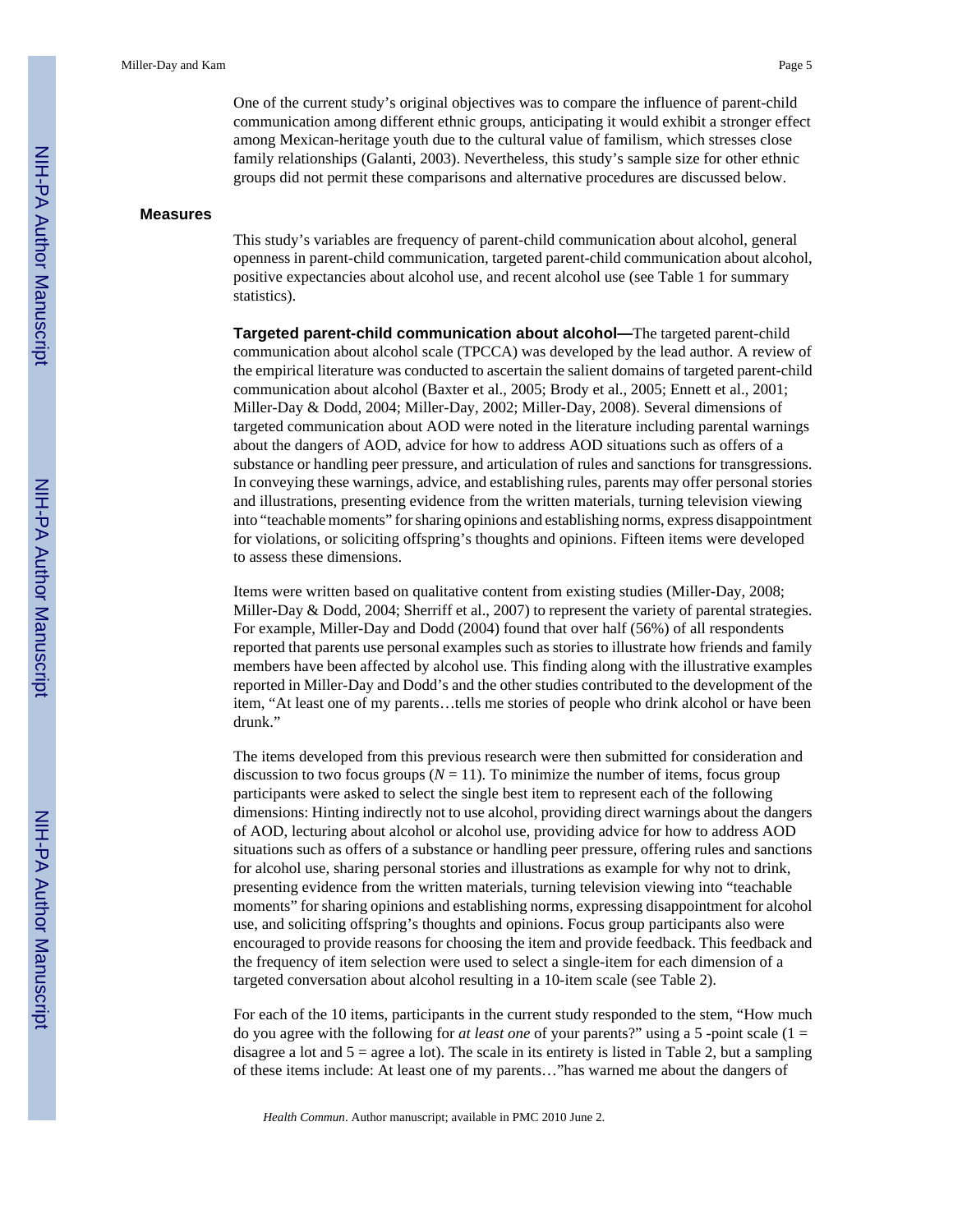drinking alcohol," "will make a comment about how drinking alcohol is bad if a character on TV is drinking or drunk," or "has given me rules to obey about drinking alcohol" ( $\alpha = .91$ ).

**Frequency of parent-child communication about alcohol—**The one-item measure was adapted from Wills et al. (2003) to assess the frequency of parent-child communication about alcohol. Youth were asked, "How much have your parents talked with you about alcohol use?" and responded using a 5-point scale  $(1 =$  never to  $5 =$  extremely much).

**General openness in parent-child communication—**Based on Ritchie and Fitzpatrick's Revised Family Communication Pattern Scale (Ritchie & Fitzpatrick, 1990), three items were developed to measure openness in parent-child communication excluding any reference to AOD. Students responded to the following items on a 5-point scale (1 = disagree a lot and 5 = agree a lot): —At least one of my parents…" "…listens to my point of view," "… says it's important to get my ideas across even if others don't like it," and "…asks for my opinion when our family is discussing something ( $\alpha = .82$ ).

**Positive expectancies regarding alcohol use—**Expectancies regarding alcohol use represent students' perceptions of the positive consequences of alcohol consumption. To assess this variable, Hansen and Graham's (1991) measure of students' expectations about consuming alcohol was utilized. Students responded to the item, "Drinking alcohol makes parties more fun," using a 4-point scale  $(1 =$  strongly disagree to  $4 =$  strongly agree). The score was reversecoded so that a high score indicated students had positive expectancies of drinking alcohol.

**Recent alcohol use—**To measure the amount and frequency that students consumed alcohol within the last 30 days prior to participating in the study, Graham et al.'s (1984) measure was used. Students responded to the question, "How many drinks of alcohol (more than a sip or beer, wine, or liquor) have you had in the last 30 days?" by using a 7-point scale (1= none and  $7=$  more than 30).

Although single items were used to measure frequency of parent-child communication about alcohol, positive expectancies regarding alcohol use, and recent alcohol use, these one-item measures were well-established measures from previous research (e.g., Hansen & Graham, 1991; Graham et al., 1984). Further, there were survey length limitations associated with a large-scale intervention study, the participating youths' age, and time available in schools.

#### **Procedure**

Prior to recruitment, the project received approval from the human subjects institutional review board. Project personnel then met with or presented to superintendents, principals, teachers, and school boards. Written consent was obtained from parents and assent was obtained from students prior to data collection. Questionnaires were administered in homeroom, science, or health classes by trained proctors. The students took 45 minutes to complete questionnaires using separate, scannable response forms. Procedures were in place so that teachers who remained in the classroom could not see the students' responses. Confidentiality was emphasized by the proctors who were available to respond to students' questions or problems.

#### **Results**

The overwhelming majority of the current study's sample consisted of Mexican-heritage youth (78%). Given cultural differences in family practices (Kumpfer, Alvarado, Smith, & Bellamy, 2002) it had been our intention to examine cultural differences. Nevertheless, multigroup analyses comparing different ethnic groups could not be conducted, given the small sample sizes of each ethnic group. We calculated the analyses using the Mexican-heritage participants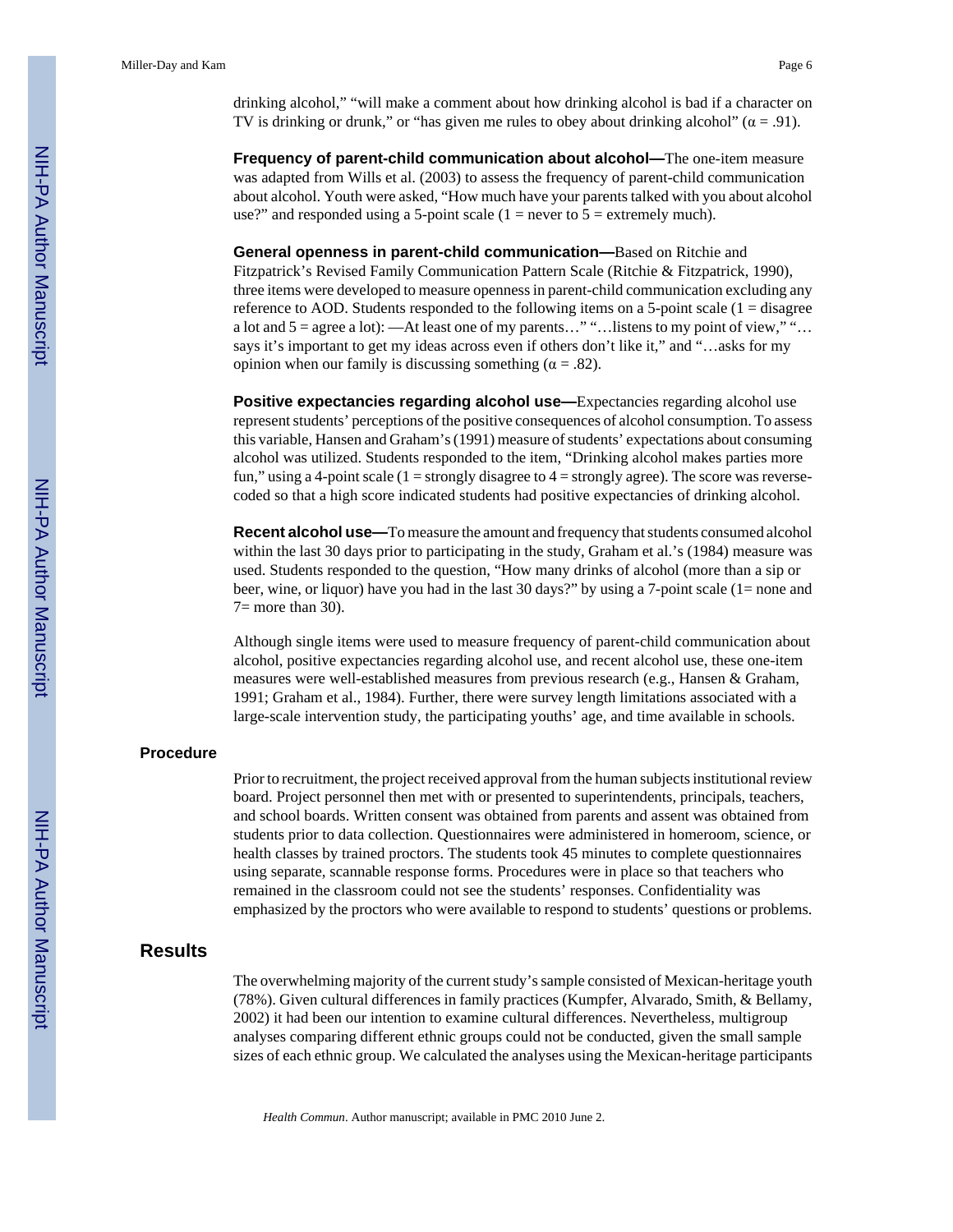only as well as the entire sample. The results and conclusions from these analyses remained essentially the same. Findings from analyses of the entire sample are discussed below.

The analyses began by examining the three-part conceptualization of parent-child communication posed in the first hypothesis of this study. To accomplish this, it was necessary to determine if targeted parent-child communication was distinct from measures of general openness in parent-child communication and frequency of parent-child communication about alcohol as posited in the first hypothesis. Next, analyses addressed the second and third hypotheses, comparing the predictive power of the three parent-child communication constructs.

#### **Item-Level Analysis of the Targeted Parent-Child Communication about Alcohol Scale**

To assess if frequency of parent-child communication about alcohol, general openness in parent-child communication, and targeted parent-child communication about alcohol represented distinct dimensions of parent-child communication, this study examined the interitem correlations of the three measures. The analyses revealed that the parent-child communication items across the three scales (frequency, openness, and alcohol-specific items) were moderately to highly correlated with each other (see Table 3). Overall, the *r*s ranged from .30 to .71. One item (TPCCA1) had a noticeably lower correlation with all other items, ranging from .10 to .33. This item asked students whether at least one of their parents "has not directly talked with me about alcohol use, but has given hints that I should not use." Based on the inter-item correlations, this item stood out because of its low correlations with all other items. The remaining items, however, were moderately to highly correlated.

Frequency of parent-child communication about alcohol had correlations ranging from .30 −. 37 with items of general openness in parent-child communication. When correlated with items in the targeted parent-child communication about alcohol scale, the frequency of parent-child communication about alcohol item exhibited correlations ranging from .36 −.51, with the majority of the correlations being within the .40 −.51 range. Overall, these correlations suggested a distinction among the three constructs, with general openness in parent-child communication and targeted parent-child communication about alcohol displaying different ranges of inter-item correlations than frequency of parent-child communication about alcohol. The inter-item correlations, however, between the three items of general openness in parentchild communication and the nine remaining items (with the exception of TPCCA1) of parentchild communication about alcohol were moderately to highly correlated, more so than with the item measuring frequency of parent-child communication about alcohol, thereby warranting further assessment of the dimensionality of these 13 items (three general openness items and 10 targeted parent-child communication about alcohol items) for a parent-child communication scale.

#### **Measurement Dimensionality**

Exploratory factor analysis (EFA) and confirmatory factor analysis (CFA) were used to determine the factor structure of the parent-child communication scale, which was intended to be bi-dimensional. Thus, CFA is the most appropriate procedure to use to verify the two-factor structure; however, EFA may precede CFA in cases with newly developed scales and new samples, such as in the current study. Some researchers suggest that first conducting an EFA and then a CFA is the best procedure (Worthington & Whittaker, 2006).

EFA was run with the principal-axis factoring direct oblimin rotation method, retaining factors with an eigenvalue over one. The result was a two-factor 13-item solution accounting for 61% of the total variance. For the first factor (general openness in parent-child communication), the loadings for the three items ranged from .58 to .87. For the second factor (targeted parent-child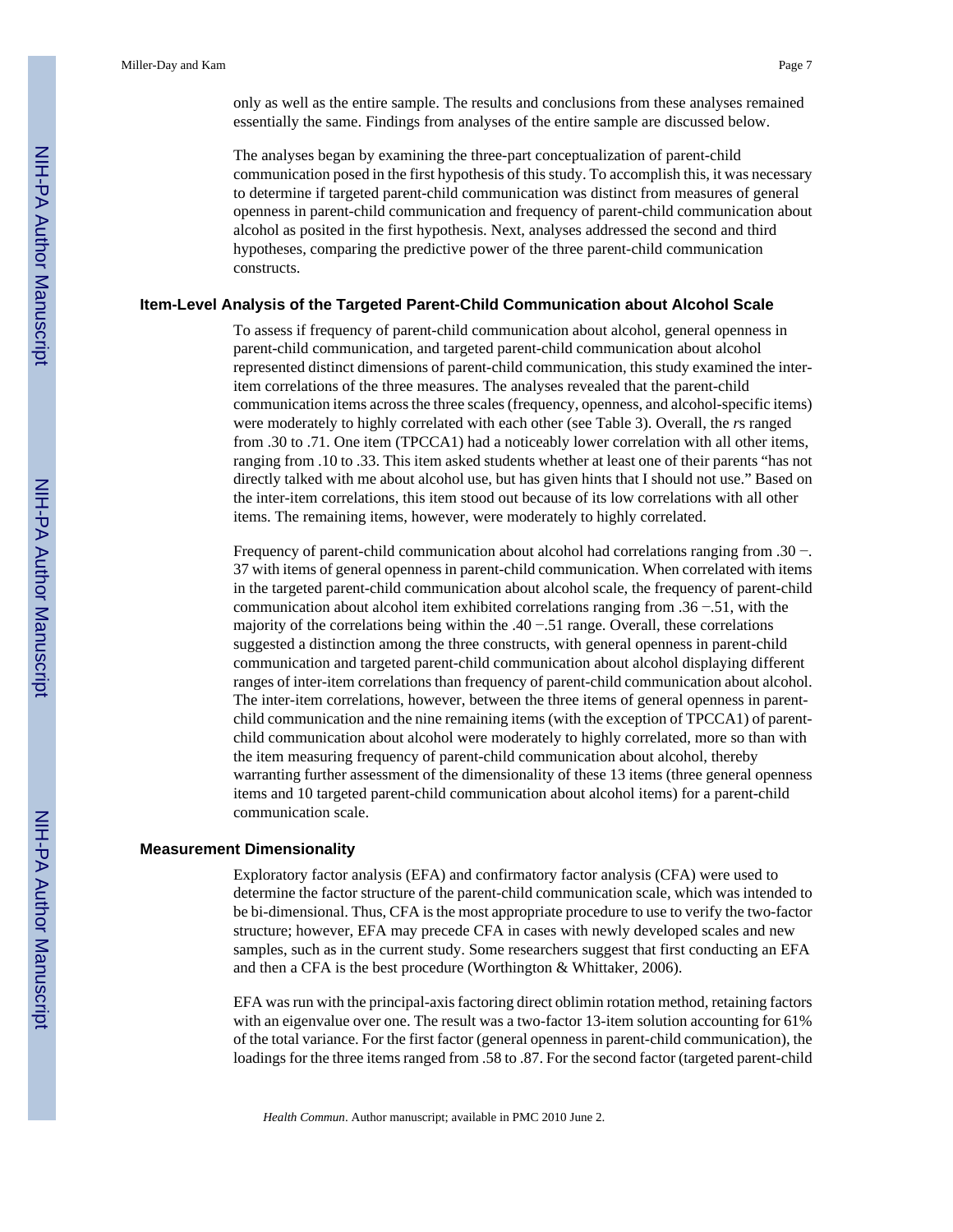communication about alcohol), the loadings for nine items ranged from .56 to .82; however, one item (TPCCA1) had small loadings on both factors (.13 and .25). As this particular item was the only one in the scale to have a small loading and a low correlation with all other items, the decision was to drop this item (TPCCA1), thereby leaving the targeted parent-child communication scale with nine items ( $\alpha$  = .92). In short, the inter-item correlations implied a unidimensional scale, yet the EFA suggested a bi-dimensional scale. Consequently, the next step was to confirm the dimensionality of the scale, thereby distinguishing between general openness in parent-child communication and targeted parent-child communication about alcohol.

This study used LISREL 8.80 to assess the dimensionality of the parent-child communication scale by using confirmatory factor analysis (CFA). To address the missing data, the full information maximum likelihood (FIML) method was used (Graham, Cumsille, & Elek-Fisk, 2003). To assess the factor structure of the parent-child communication scales, a one-factor 12-item CFA was examined (three general openness items and nine targeted parent-child communication about alcohol items). Frequency was excluded from this step because, as a single item measure, it is not amenable to CFA. Furthermore, based on the inter-item correlations, the item measuring frequency of parent-child communication about alcohol appeared distinct, having different ranges in correlations with the general openness items and the targeted parent-child communication about alcohol items.

Because  $\chi^2$  is influenced by sample size, particularly given this study's large sample (*N* = 1407), model fit was assessed with the RMSEA (Browne & Cudeck, 1993). In particular, Kline (2005) states that "RMSEA = .05 indicates close approximate fit, values between .05 and .08 suggest reasonable error of approximation, and RMSEA = .10 suggests poor fit" (p. 139). Based on these criteria, the one-factor 12-item model did not fit the data well ( $\text{FIML}\chi^2$  [54] = 819.53, *p* < .001; RMSEA = .10; 90% CI = .096-.110). Factor loadings ranged from .64 to .83. The value for RMSEA was unacceptable.

Because the one-factor 12-item model did not fit the data adequately, a two-factor CFA was conducted. The general parent-child communication factor was estimated using three indicators, and the parent-child communication about alcohol factor was estimated using nine indicators. The two-factor CFA fit the data adequately ( $\text{FIML}\chi^2$  [53] = 433.92, *p* < .001; RMSEA = .07; 90% CI = .067–.079). Factor loadings for the general parent-child communication factor ranged from .74–.80 and .67 to .84 for the targeted parent-child communication about alcohol factor. The inter-factor correlation was high at .79.

Next, we examined the  $\chi^2$  difference test to determine the statistical significance in worsening or improving the model fit when paths were removed or added (Kline, 2005). The test involved subtracting the  $\chi^2$  and degrees of freedom of the comparison model from  $\chi^2$  and degrees of freedom of the nested model. When the  $\chi^2$ <sub>diff</sub> value was large, the equal-fit hypothesis was rejected; thus, providing empirical support for the comparison model (Kline). When comparing the two-factor (comparison) model with the one-factor (nested) model using the  $\chi^2$  difference test, the model fit improved significantly from one to two factors  $(\chi^2_{diff}[1] = 385.61, p < .001)$ .

The general openness in parent-child communication and targeted parent-child communication about alcohol factors were highly correlated, yet they were statistically distinct based on the  $\chi^2$  difference test and the CFAs. In sum, the results from the inter-item correlations, EFA, and the CFAs provide evidence for the interrelated yet distinct nature of general openness in parentchild communication and targeted parent-child communication about alcohol. Moreover, as suggested by inter-item correlations, frequency of parent-child communication about alcohol was distinct from both general openness in parent-child communication and targeted parentchild communication about alcohol; thus, supporting the first hypothesis.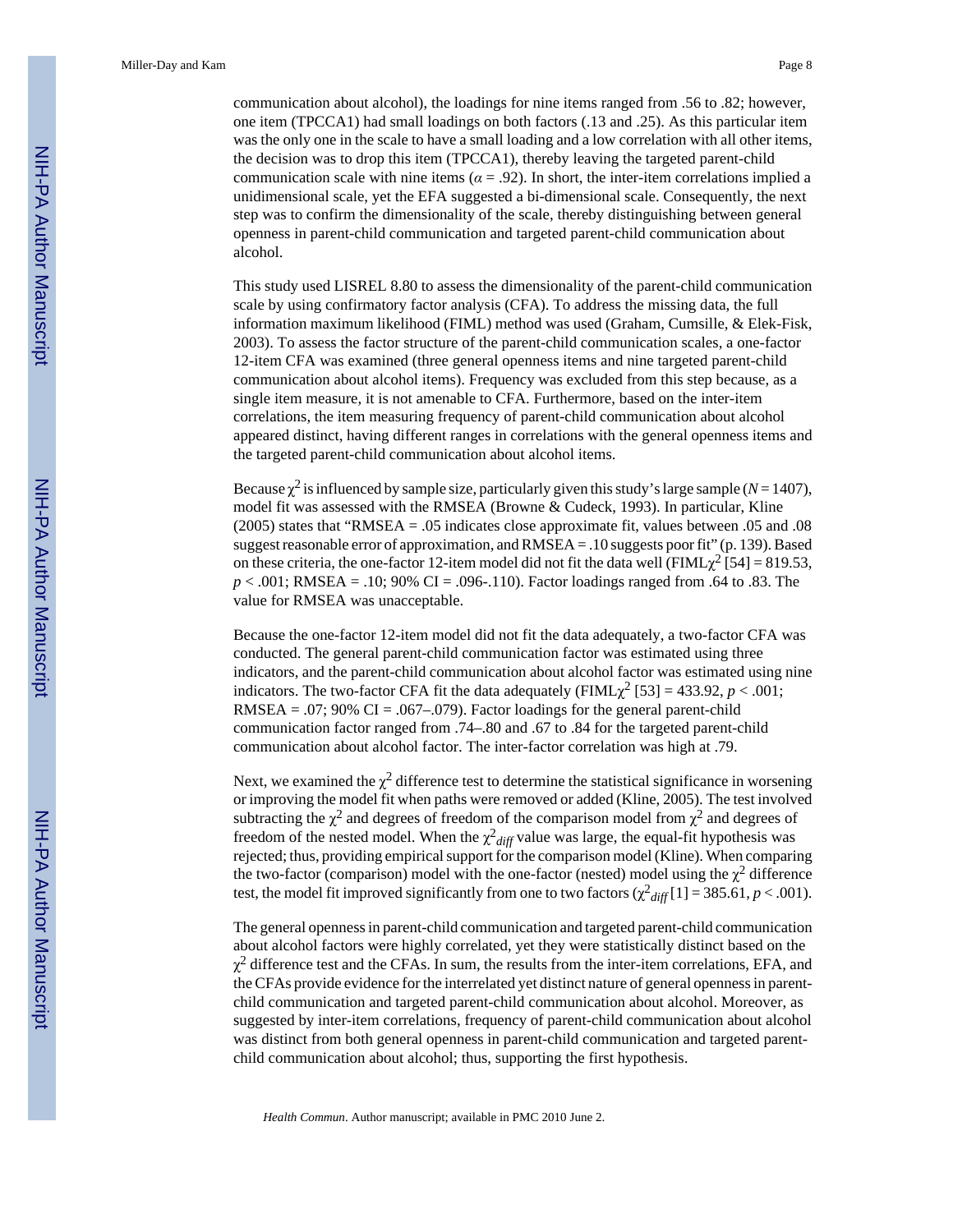#### **Assessing the Predictive Power of the Three Parent-Child Communication Dimensions**

The second hypothesis proposed that frequency of parent-child communication about alcohol, general openness in parent child communication, and targeted parent-child communication about alcohol would be negatively related to positive expectancies about alcohol use and recent alcohol use. Thus, this study assessed the theoretically proposed correlations between constructs measured at the same time via path analysis (Hoyt, Warbasse, & Chu, 2006).

A path analysis was conducted for a just-identified model to determine the associations among frequency, openness, and targeted parent-child communication and positive expectancies and recent alcohol use, while controlling for program effects (see Figure 1). Because the data came from a larger evaluation of a substance use prevention program, a dummy variable was created to represent the experimental conditions (control  $= 0$ ; intervention  $= 1$ ) and paths were drawn from this dummy variable to frequency of parent-child communication about alcohol, general openness in parent-child communication, targeted parent-child communication about alcohol, positive alcohol expectancies, and recent alcohol use. Because the intervention did not address parent-child communication, we did not anticipate any effects and were not using these data to assess the outcomes of the intervention.

The frequency of parent-child communication about alcohol was not significantly associated with recent alcohol use (unstandardized  $\beta$  = .00, *SE* = .03, *z* = .10, *ns*), but was significantly negatively associated with positive expectancies about alcohol use (unstandardized  $\beta = -0.06$ , *SE* = .02,  $z = -2.72$ ,  $p < .05$ ). Openness in parent-child communication was not significantly associated with recent alcohol use (unstandardized  $\beta = -0.03$ ,  $SE = 0.04$ ,  $z = -0.68$ , *ns*) but had a significant negative association with positive expectancies regarding alcohol use (unstandardized  $\beta = -0.07$ ,  $SE = 0.04$ ,  $z = -2.02$ ,  $p < 0.05$ ). Finally, targeted parent-child communication about alcohol use was significantly negatively associated with both positive expectancies regarding alcohol use (unstandardized  $\beta = -0.14$ ,  $SE = 0.04$ ,  $z = -3.59$ ,  $p < 0.05$ ) and recent alcohol use (unstandardized  $\beta = -0.17$ ,  $SE = 0.04$ ,  $z = -3.97$ ,  $p < 0.05$ ). Overall, the model accounted for 8% of the variance in positive expectancies and 4% of the variance in recent alcohol use. The second hypothesis positing that the frequency of parent-child communication about alcohol, general openness in parent-child communication, and targeted parent-child communication about alcohol use are negatively associated with positive expectancies regarding alcohol use and recent alcohol use was partially supported.

By looking at the path coefficients, the third hypothesis postulating that targeted parent-child communication about alcohol would be a stronger predictor of positive expectancies regarding alcohol use and recent alcohol use was supported. Targeted parent-child communication about alcohol was the only type of parent-child communication that was significantly associated with both outcomes, and its path coefficients were larger than all other paths between the other two communication variables and the outcomes.

#### **Post Hoc Analysis**

Because the item measuring indirect targeted parent-child communication about alcohol did not fit well with the other nine items in the targeted parent-child communication scale in the inter-item correlations and EFA, it was excluded from the analyses testing the second and third hypotheses reported above. The item states, "At least one of my parents…has not directly talked with me about alcohol use, but has given hints that I should not use." The remaining nine items in the TPCCA scale assessed messages that were conveyed directly to the adolescent while this anomalous item taps what Miller-Day and Dodd (2004) suggest is indirect communication. This is of interest because indirect messages such as hinting are noteworthy strategies emerging in a variety of previous studies (see for example, Miller-Day, 2008; Miller-Day & Dodd,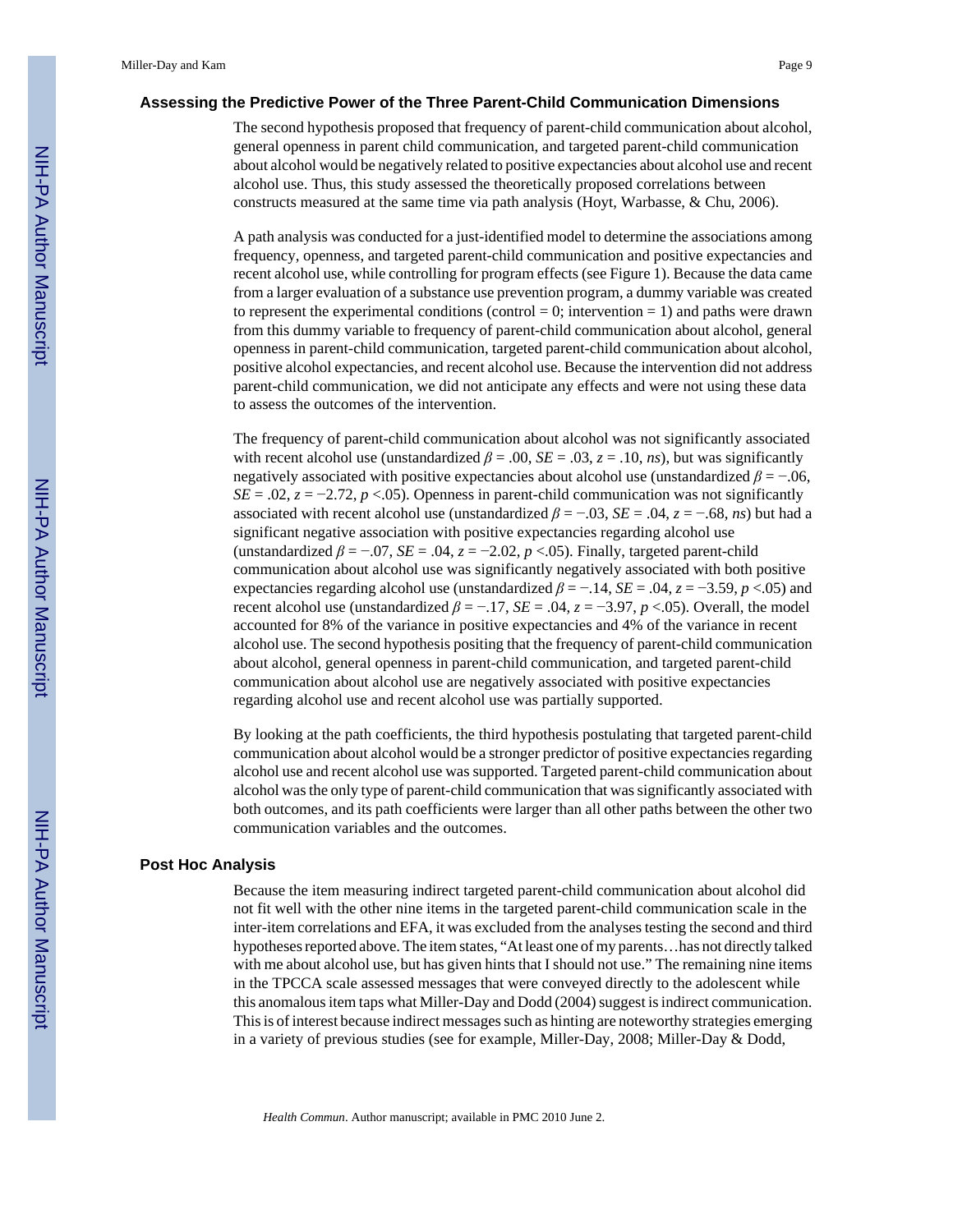Miller-Day and Kam Page 10

2004; Sherriff et al., 2007). As a result, a post hoc analysis was conducted to assess this variable's association with the two outcomes.<sup>1</sup>

A path analysis was run to determine whether the one indirect item (TPCCA1), along with frequency of parent-child communication about alcohol, general openness in parent-child communication, and targeted parent-child communication about alcohol were associated with positive alcohol expectancies and recent alcohol use. The indirect parent-child communication about alcohol item was not significantly associated with positive expectancies about alcohol use (unstandardized  $\beta$  = .02, *SE* = .02, *z* = 1.23, *ns*) or recent alcohol use (unstandardized  $\beta$  = −.03, *SE* = .02, *z* = −1.27, *ns)*. We cannot know if this lack of association resulted from measurement limitations (e.g., use of a single item) or reflects a weak effect of indirect communication, although previous research suggests that indirect messages are less effective than direct messages in deterring actual risky behaviors (Miller-Day & Dodd, 2004; Miller-Day, 2008). Researchers should work toward developing and validating more items measuring indirect targeted parent-child communication about alcohol (e.g., parental hints, criticism, or permissiveness regarding alcohol and alcohol use), given that past research as cited above found that parents frequently use indirect communication in attempts to discourage their offspring from consuming AOD.

#### **Discussion**

This paper argues that previous substance use research on parent-child communication conceptualized communication in terms of frequency and general openness and that these variables, while valuable, do not address the complexity of parent-child communication about alcohol. Hence, the present study builds on recent research to extend the conceptualization to include a third variable, targeted parent-child communication about alcohol. This study began by examining whether three separate constructs were apparent as predicted in the first hypothesis. This hypothesis was supported by item-level analyses, EFA, and CFAs, providing evidence for the interrelated yet distinct nature of these three parent-child communication dimensions.

The second and third hypotheses examined the relationships between adolescent alcohol expectations and consumption and the three aspects of parent-child communication. All three variables were negatively associated with positive expectancies about alcohol use. It appears that having frequent and open parent-child conversations in general and discussing alcohol in particular leads to expectations that there are more negative consequences of use. Yet, only when these conversations discuss alcohol specifically, in the form of targeted parent-child communication about alcohol was there a negative impact on the recent use of alcohol. It seems that alcohol use may be reduced only by directly discussing the topic of alcohol, rather than merely having open conversations in general. Consequently, the second hypothesis was partially supported (i.e., frequency and general openness were associated only with alcohol expectations, not recent use) and the third hypothesis was supported (i.e., targeted communication demonstrated larger path coefficients than the other predictor variables). Such findings have implications for practical applications of parent-child communication in preventing AOD use.

#### **The Contributions of Targeted Parent-Child Communication about Alcohol**

The findings provide support for the claim that a more sophisticated conceptualization and measurement of parent-child communication is needed when examining parental efforts to prevent adolescent alcohol use and abuse. Indeed, although frequency of parent-child

<sup>&</sup>lt;sup>1</sup>The authors thank an anonymous reviewer for the suggestion to conduct this post-hoc analysis.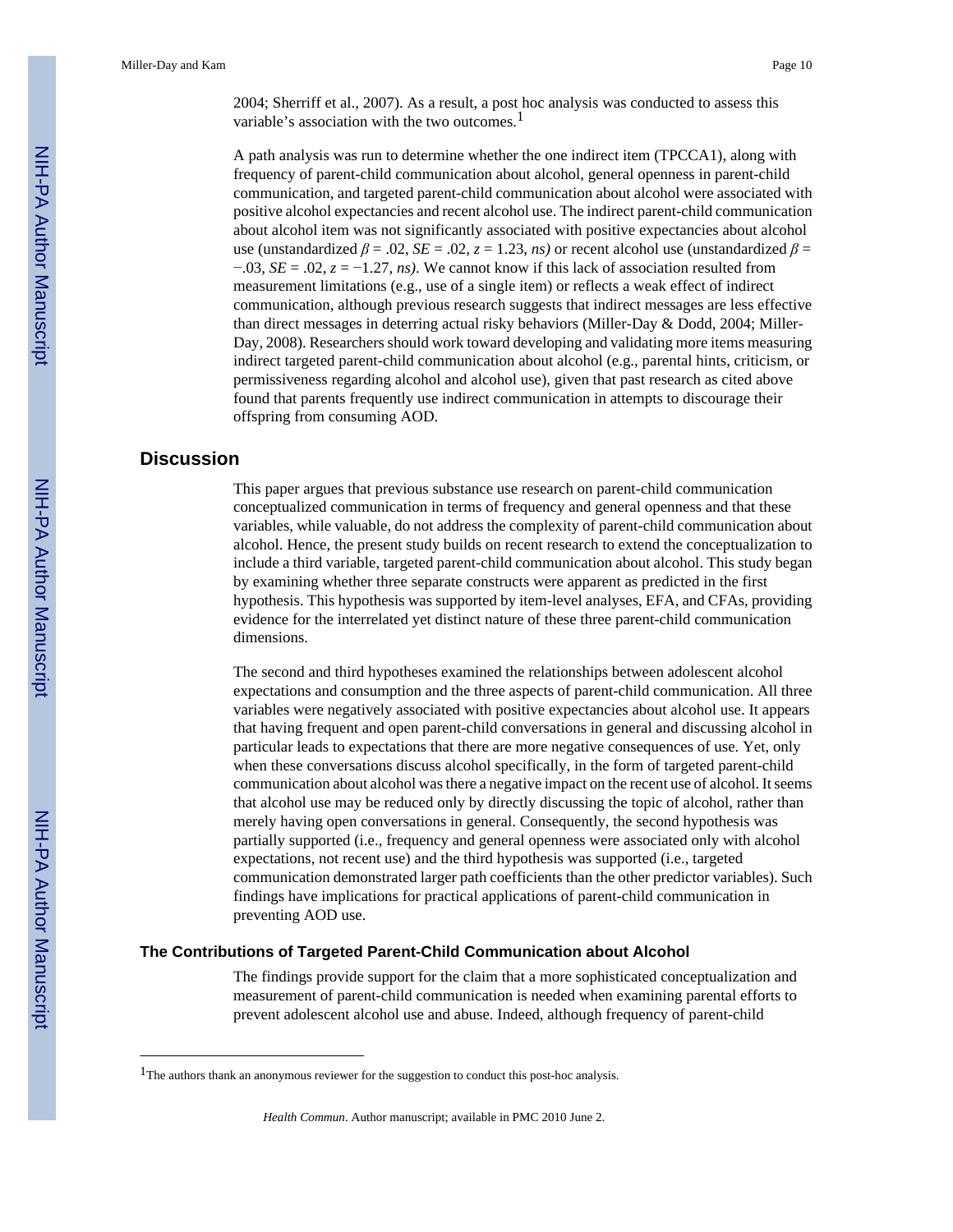communication about alcohol and general openness in parent-child communication may be associated with expectations regarding alcohol consumption, these variables are limiting when examining alcohol use and do not account for the messages that are exchanged in the talk itself (i.e., assessing content dimensions). To adequately understand the predictive power of parentchild communication about alcohol to impact behaviors such as alcohol use, it seems particularly important to assess the strategies and content of the alcohol-specific targeted conversations.

These findings suggest that, perhaps, teaching parents to engage in targeted parent-child communication about alcohol may be optimal when seeking to prevent adolescent alcohol use. This adds to past qualitative findings in Miller-Day and Dodd's (2004) interview study with college students. Frequency of parent-child communication about alcohol and general openness in parent-child communication may influence youths' perceptions of alcohol use and its consequences, but a more detailed and complex parent-child communication where parents specifically address the topic of alcohol may be more influential in determining actual behaviors.

The results of this study support a more complex view of communication than is commonly represented in the parent-child drug prevention communication literature as revealed in Miller-Day's (2006) review. It appears that the three constructs - frequency of parent-child communication about alcohol, openness of general parent-child communication, and targeted parent-child communication about alcohol - represent related but distinct elements. It is not clear whether targeted parent-child communication about alcohol completely negates the necessity for evaluating general openness in parent-child communication or frequency of nonspecific talk about alcohol. Yet, from this study and others' it can be argued that unless parents and children communicate openly and frequently in general, conversations about alcohol are not only less like to occur but, as well, less likely to be effective (Baxter, et al. 2005; Miller-Day & Dodd, 2004; Miller-Day, 2002, 2008) Features of the long-term parent-child relationship such as openness in parent-child communication would likely affect parent-child interactions such as drug talks, but these are distinct concepts and should be treated so in drug prevention communication research.

#### **Limitations**

Although the current study contributes to past research on parent-child communication among youth, it is not without its limitations. First, the data are cross-sectional; therefore, this study was unable to assess fully the predictive validity of targeted parent-child communication about alcohol. Longitudinal data would allow for stronger claims regarding the directionality of the arrows in the current study's path analysis. Because this study includes only cross-sectional data, the direction of the arrows could be flipped, where frequency of parent-child communication about alcohol, general openness in parent-child communication, and targeted parent-child communication about alcohol are outcomes instead of predictors. Parents may communicate with their offspring about alcohol as a reaction to discovering that their offspring already have positive expectancies about alcohol or already consume alcohol. This study takes a prevention perspective, concentrating on frequency of parent-child communication about alcohol, general openness in parent-child communication, and targeted parent-child communication about alcohol as a way to prevent alcohol use and abuse. Nevertheless, research in the future should allow for alternative models using longitudinal data to test for parents engaging in communication with their offspring as a result of their offspring having positive expectancies about alcohol or having engaged in prior alcohol consumption.

Another limitation to this study is in the small effect sizes for positive expectancies about alcohol use and recent alcohol use. The effects sizes may be explained by the small percentage of youth who reported consuming alcohol (23% had part of a drink or more) and having positive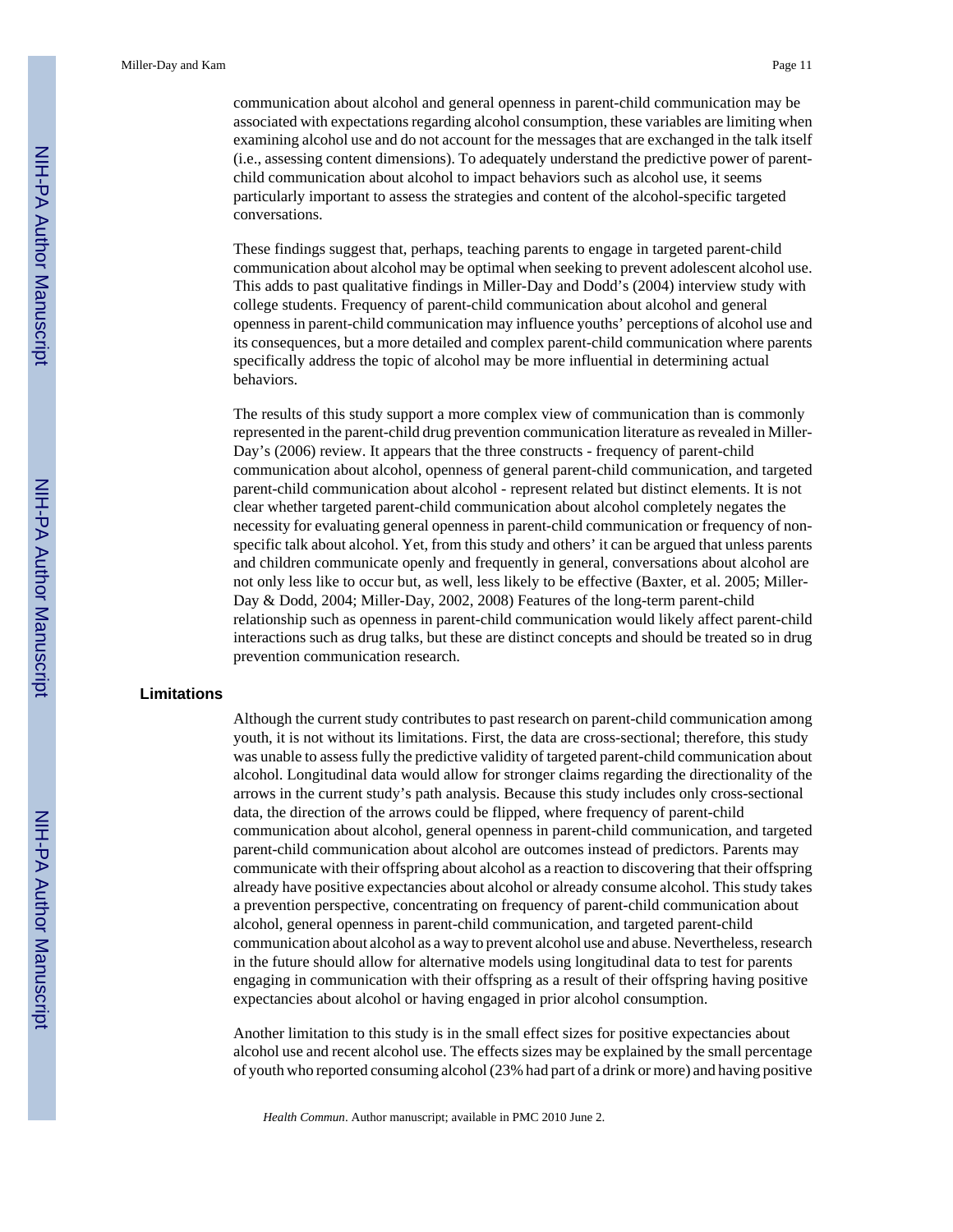expectancies regarding alcohol consumption. Larger effect sizes are likely to emerge with greater reports of alcohol use frequency as the youth grow older. In the context of substance use among this particular age group ( $5<sup>th</sup>$  through  $7<sup>th</sup>$  grade), these small effect sizes are similar to those in the field of substance use prevention among preadolescents and adolescents (Ennett, Tobler, Ringwalt, & Flewelling, 1994; Tobler & Stratton, 1997). In addition, small effect sizes should not be disregard in situations such as this, where the study's primary focus involves great consequences such as substance abuse and other high risk behaviors (Prentice & Miller, 1992).

Lastly, this study is limited by its exclusion of the parents' perspective regarding their communication with their adolescent children. From a systems theory perspective (e.g., Whitchurch & Constantine, 1993; Yerby, 1995), family members are interdependent; therefore, the family system can be understood by acknowledging parents instead of focusing only on the offspring. Including parents' perceptions of their communication and how it influences their offspring's alcohol expectancies and use would allow for an assessment of any discrepancies between parents and their offspring. Such discrepancies are likely to have a substantial impact on youths' health outcomes if parents believe their communication about alcohol is adequate or competent, while their offspring consider it minimal or incompetent.

#### **Practical Applications**

A significant contribution of this study was the support for a multifaceted conceptualization of parent-child communication that incorporates message-specific dimensions of "alcohol talks" as well as considering the frequency and openness of more general parent-child communication interactions. This required the development and evaluation of a new measure of targeted parent-child communication about alcohol (TPCCA). This conceptualization and measure should prove useful in future, etiological studies of adolescent AOD use. The extension of TPCCA to include better measurement of less direct strategies (thus, providing an even broader conceptualization of drug talks that incorporates elements of process) may improve the predictive power of this formulation even further.

At the same time, the knowledge generated by this study has direct application. Parent-based prevention programs and family strengthening programs would benefit from utilizing the TPCCA when conducting base-line assessments of parent-child communication about alcohol. This measure can serve as a baseline assessment tool (assessing what strategies parents are using to convey anti-drug messages before an intervention) or in conjunction with program evaluation (how might program content have impacted parental communication).

More importantly, perhaps, the findings inform the content of these interventions. Programs that encourage parent-based intervention frequently provide little direction to parents beyond "Have a conversation with your kid." Some notable exceptions include the "Sound OFF!" campaign, which was designed to encourage and reinforce parent-child communication about alcohol use (Perry et al., 2002), Turrisi et al.'s (2007) work with college students' parents intended to target binge drinking behaviors, and the Strengthening the Family corpus of programs designed to bring high risk youth and their parent(s) together for workshops and relationship building (Brody, Flor, Hollett-Wright, & McCoy, 1998; Brody et al., 2005). These parenting programs are among the few that provide more detailed directions for parents in regard to how and when they should talk to their children about alcohol consumption.

Family prevention interventions might develop curriculum to illustrate ways of communicating messages represented in the TPCCA. For instance, the *keepin' it REAL* drug prevention program (Hecht, Graham, & Elek, 2006; Hecht & Miller-Day, in press) is in the process of developing curriculum for  $7<sup>th</sup>$  grade youth and their parents based on the TPCCA. This program is developing content to help parents communicate their expectations about AOD use clearly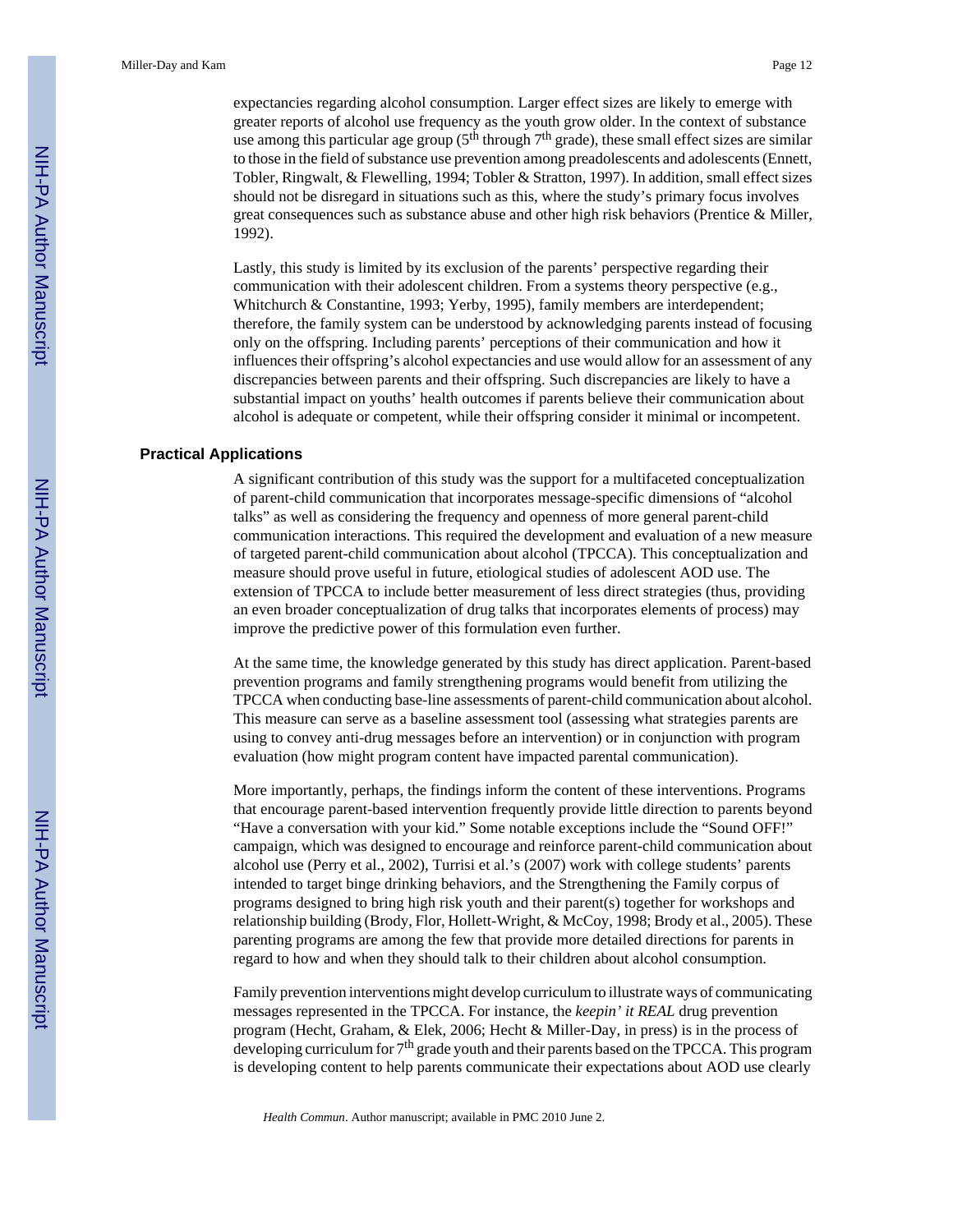while being receptive to their adolescent's views. One lesson will focus on ways that parents and adolescents can access media such as the internet and television to seek and discuss information about the dangers of alcohol use. This program is considering producing written materials including posters highlighting the messages represented by the TPCCA and disseminating these materials to parents in the school districts participating in the program.

The results of this study suggest that prevention scholars might be well served to examine parental efforts in more precise ways than merely assessing frequency of parent-child communication about a substance and/or general openness in their communication. Family strengthening programs almost routinely include activities and materials to nurture trust and openness in the flow of information between parent and child, but when addressing issues of protecting children from substance use, more direct content may be warranted. Miller-Day and Dodd (2004) found that integrating drug talks frequently across a child's developmental course may be the most efficacious approach for parents to take. Yet, more recent work by Miller-Day (2008) suggests that efficacy of parental efforts may vary according to family communication environments. For example, "consensual family environments" are characterized as open to discussing ideas and expressing opinions but family members are expected to ultimately agree with the opinion of those in positions of power such as parents. Youth in these families reported significantly more targeted parent-child communication about AOD, establishment of no tolerance rules, and provided rewards for nonuse than in other family environments. In contrast, youth from "laissez-faire family environments"—characterized as having low levels of engagement and also minimal requirements for compliance to those in a position of power --reported less targeted parent-child communication and more indirect or hinting strategies.

Additional research is needed to untangle the variables that contribute to the most successful model for parent-child alcohol use prevention communication. As a prevention (prior to experimentation) method, does targeted communication work equally well as in response to adolescent drinking? Is open communication more likely to produce targeted communication, and is targeted communication more or less effective with certain family communication styles? This present study makes a significant contribution by providing a valid and reliable measure representing the complexity of targeted parent-child communication about alcohol and clarifying the kind of parent-child communication most likely to reduce adolescent drinking.

#### **Acknowledgments**

This manuscript is in-press at Health Communication. It was supported by Grant Numbers RO1 DA005629 and T32 DA017629 from the National Institute on Drug Abuse to The Pennsylvania State University (Grant Recipient). Its contents are solely the responsibility of the authors and do not necessarily represent the official views of the National Institutes of Health.

#### **References**

- Bahr SJ, Hoffmann JP, Yang X. Parental and peer influences on the risk of adolescent drug use. The Journal of Primary Prevention 2005;26(6):529–551. [PubMed: 16228115]
- Barnes GM, Reifman AS, Farrell MP, Dintcheff BA. The effects of parenting on the development of adolescent alcohol misuse: A six-wave latent growth model. Journal of Marriage and the Family 2000;62:175–186.
- Baxter LA, Bylund C, Imes R, Scheive D. Family communication environments and rule-based social control of adolescents' healthy lifestyle choices. Journal of Family Communication 2005;5:209–228.
- Brody GH, Flor DL, Hollett-Wright N, McCoy JL. Children's development of alcohol use norms: Contributions of parent and sibling norms, children's temperaments, and parent-child discussions. Journal of Family Psychology 1998;12:209–219.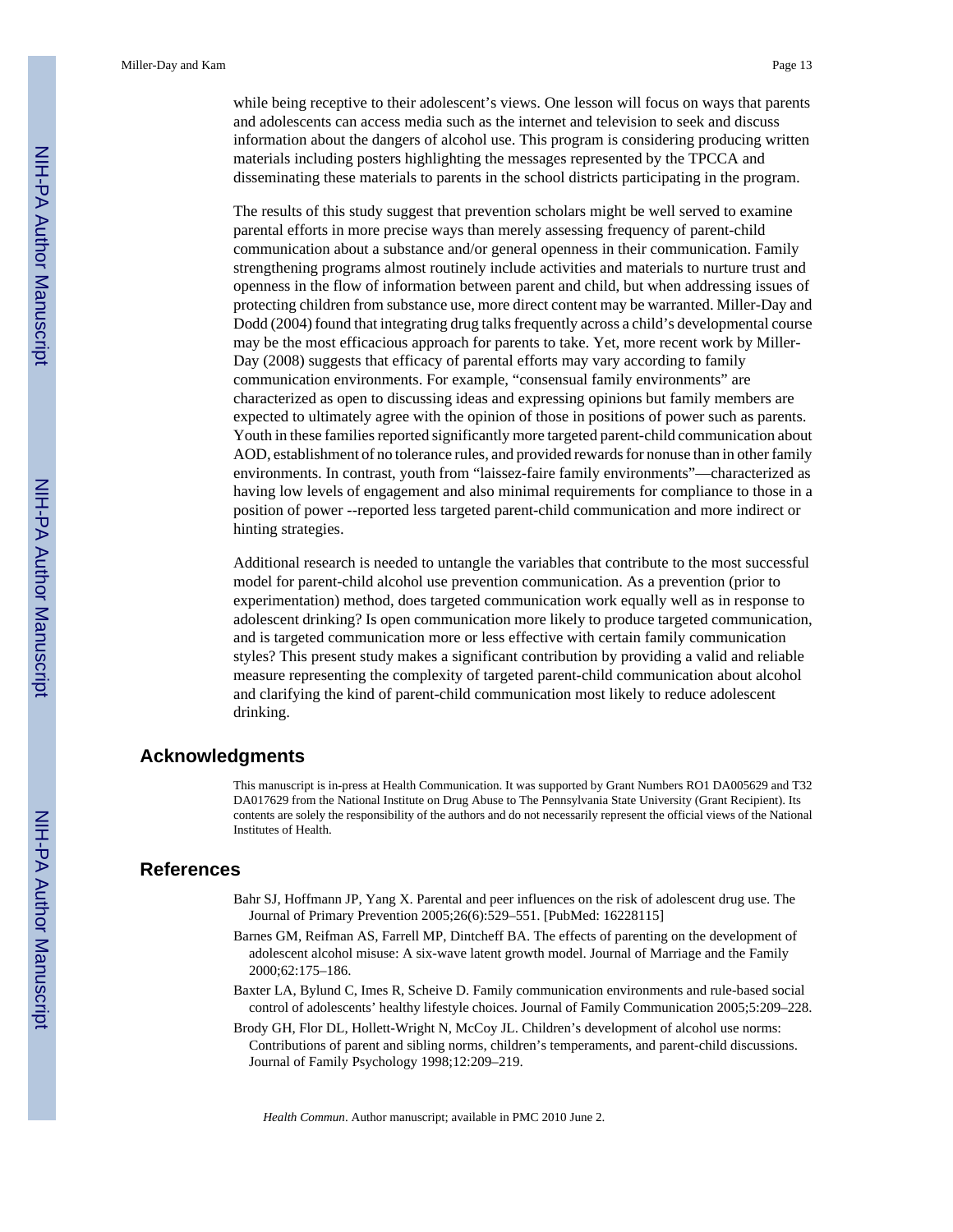- Brody GH, Murry VM, Kim S, Brown AC. Longitudinal pathways to competence and psychological adjustment among African American children living in rural single-parent households. Child Development 2002;73:1505–1516. [PubMed: 12361315]
- Brody GH, Murry VM, McNair L, Chen YF, Gibbons FX, Gerrard M, Wills TA. Linking changes in parenting to parent child relationship quality and youth self-control: The Strong African American Families Program. Journal of Research on Adolescence 2005;15:47–69.
- Browne, M.; Cudeck, R. Alternative ways of assessing model fit. In: Bollen, K.; Long, JS., editors. Testing structural equation models. Newbury Park, CA: Sage; 1993. p. 136-162.
- Carlson JM, Moore MJ, Pappas DM, Werch CE, Watts GF, Edgemon PA. A pilot intervention to increase p-c communication about alcohol avoidance. Journal of Alcohol and Drug Education 2000;45:59–70.
- Collins, LM. Using latent transition analysis to examine the gateway hypothesis. In: Kandel, DB., editor. Stages and pathways of drug involvement. Cambridge, UK: Cambridge University Press; 2002. p. 254-269.
- Dielman TE. School-based research on the prevention of adolescent alcohol use and misuse: Methodological issues and advances. Journal of Research on Adolescence 1994;4(2):271–293.
- Ennett ST, Bauman KE, Foshee VA, Pemberton M, Hicks K. Parent–child communication about adolescent tobacco and alcohol use: What do parents say and does it affect youth behavior? Journal of Marriage and the Family 2001;63:48–62.
- Ennett ST, Tobler NS, Ringwalt CL, Flewelling RL. How effective is drug abuse resistance education? A meta-analysis of project DARE outcome evaluations. American Journal of Public Health 1994;84:1394–1401. [PubMed: 8092361]
- Galanti GA. The Hispanic family and male-female relationships: An overview. Journal of Transcultural Nursing 2003;14:180–185. [PubMed: 12861920]
- Gosin M, Marsiglia FF, Hecht ML. *keepin' it R.E.A.L*.: A drug resistance curriculum tailored to the strengths and needs of pre-adolescents of the southwest. Journal of Drug Education 2002;33:119– 142. [PubMed: 12929705]
- Graham, JW.; Cumsille, PE.; Elek-Fisk, E. Methods of handling missing data. In: Schinka, JA.; Velicer, WF., editors. Research methods in psychology. New York: John Wiley & Sons; 2003. p. 87-114.
- Graham JW, Flay BR, Johnson CA, Hansen WB, Grossman LM, Sobel JL. Reliability of self-report measures of drug use in prevention research: Evaluation of the Project SMART questionnaire via the test-retest reliability matrix. Journal of Drug Education 1984;14:175–193. [PubMed: 6536737]
- Grant BF, Dawson DA. Age of onset of alcohol use and its association with DSM-IV alcohol abuse and dependence: Results from the National Longitudinal Alcohol Epidemiologic Survey. Journal of Substance Abuse 1997;9:103–110. [PubMed: 9494942]
- Hansen WB, Graham JW. Preventing alcohol, marijuana, and cigarette use among adolescents: Peer pressure resistance training versus establishing conservative norms. Preventive Medicine 1991;20:414–430. [PubMed: 1862062]
- Hawkins JD, Catalano RF, Miller JY. Risk and protective factors for alcohol and other drug problems in adolescence and early adulthood: Implications for substance abuse prevention. Psychological Bulletin 1992;112:64–105. [PubMed: 1529040]
- Hecht ML, Graham JW, Elek E. The drug resistance strategies intervention: Program effects on substance use. Health Communication 2006;20:267–276. [PubMed: 17137418]
- Hecht, ML.; Miller-Day, M. The Drug Resistance Strategies Project: A communication approach to preventing adolescent drug use. In: Frey, L.; Cissna, K., editors. Handbook of Applied Communication. (in press)
- Hornik, R.; Maklan, D.; Cadell, D.; Barmada, CH.; Jacobsohn, L.; Prado, A.; Romantan, A.; Orwin, R.; Sridharan, S.; Zanutto, E.; Baskin, R.; Chu, A.; Morin, C.; Taylor, K.; Steele, D. Evaluation of the National Youth Anti-drug Media Campaign: Fifth semi-annual report of findings. 2002. Retrieved May 20, 2008, from<http://www.mediacampaign.org/publications/westat5/index.html>
- Hoyt WT, Warbasse RE, Chu EY. Construct validation in counseling psychology research. The Counseling Psychologist 2006;34:769–805.
- Jackson S, Bijstra J, Oostra L, Bosma H. Adolescents' perceptions of communication with parents relative to specific aspects of relationships with parents and personal development. Journal of Adolescence 1998;21:305–322. [PubMed: 9657897]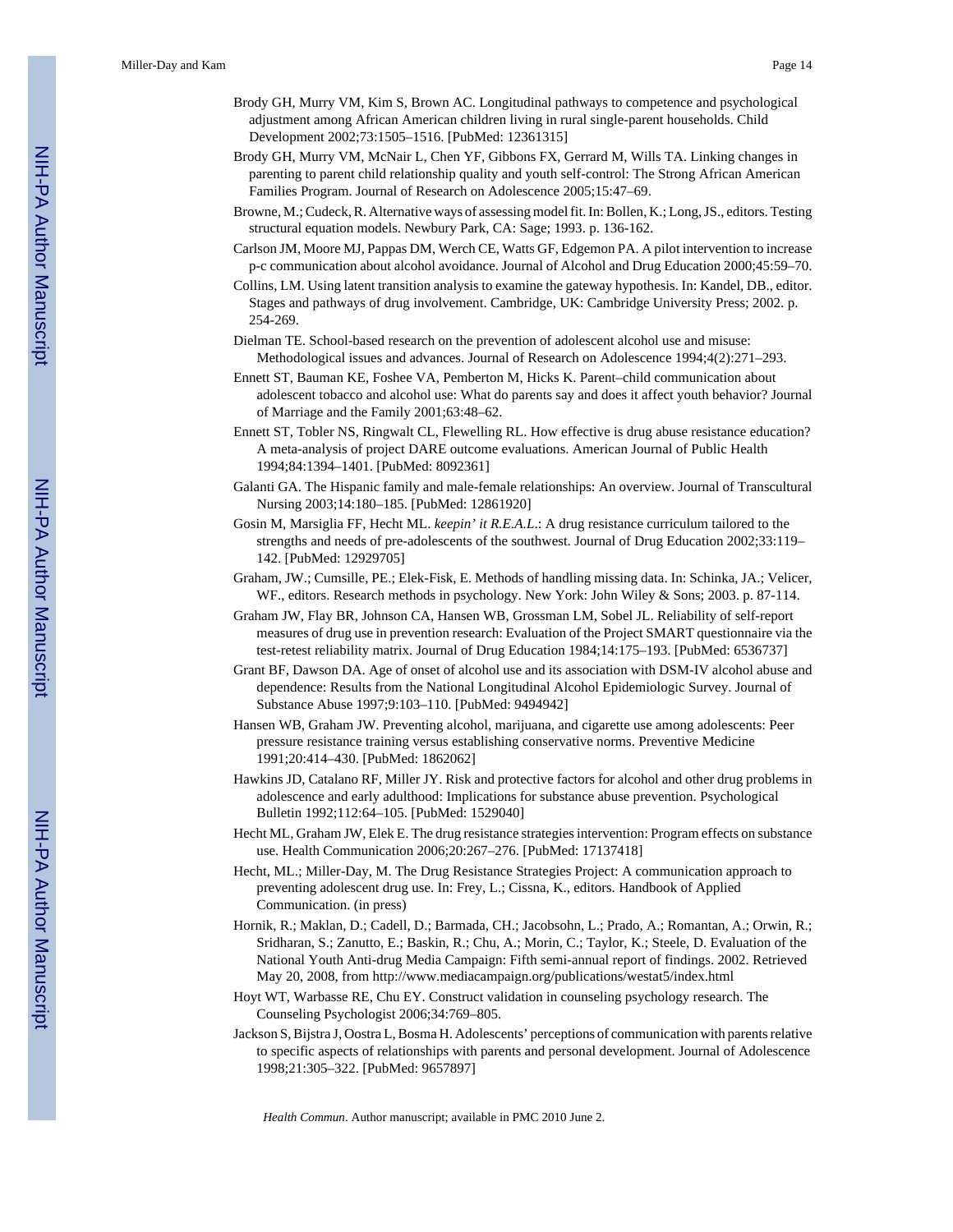- Johnson K, Bryant DD, Collins DA, Noe TD, Strader TN, Berbaum M. Preventing and reducing alcohol and other drug use among high-risk youths by increasing family resilience. Social Work 1998;43:297–308. [PubMed: 9663000]
- Johnston, LD.; O'Malley, PM.; Bachman, JG.; Schulenberg, JE. Monitoring the Future national results on adolescent drug use: Overview of key findings, 2007. Bethesda, MD: National Institute on Drug Abuse; 2007. (NIH Publication No. 08–6418)
- Kelly KJ, Comello MLG, Hunn LCP. Parent–child communication perceived sanctions against drug use, and youth drug involvement. Adolescence 2002;37:775–787. [PubMed: 12564828]
- Kline, RB. Principles and practice of structural equation modeling. London: The Guilford Press; 2005.
- Kumpfer K, Alvarado R, Smith P, Bellamy N. Cultural Sensitivity and adaptation in family-based prevention interventions. Prevention Science 2002;3:241–246. [PubMed: 12387558]
- Kumpfer, KL.; Greene, JA.; Bates, RF.; Cofrin, K.; Whiteside, H. State of New Jersey DHS division of addiction services strengthening families program substance abuse prevention initiative: Year three evaluation report. Salt Lake City, UT: LutraGroup; 2007. (Reporting period: July 1, 2004-June 30, 2007)
- Kumpfer KL, Kaftarian SJ. Bridging the gap between family-focused research and substance abuse prevention practice. Journal of Primary Prevention 2000;21:169–79.
- Miller, MA.; Alberts, JK.; Hecht, ML.; Trost, M.; Krizek, RL. Adolescent relationships and drug use. Mahwah, NJ: Lawrence Erlbaum Assoc; 2000.
- Miller-Day M. Parent-adolescent communication about alcohol, tobacco, and other drug use. Journal of Adolescent Research 2002;17:604–616.
- Miller-Day, M. Parent-adolescent communication and adolescent drug use (and other health compromising behaviors). Paper presented at the National Communication Association convention pre-conference; Austin, TX. 2006.
- Miller-Day M. Talking to youth about drugs: What do youth say about parental strategies? Family Relations 2008;57:1–12.
- Miller-Day M, Dodd AH. Toward a descriptive model of parent-offspring communication about alcohol and other drugs. Journal of Social and Personal Relationships 2004;21:69–91.
- National Institute on Drug Abuse NIDA Notes. Developing successful drug abuse prevention programs. 2000. Available: [http://165.112.78.61/NIDA\\_Notes/NNVol14N6/tearoff.html](http://165.112.78.61/NIDA_Notes/NNVol14N6/tearoff.html)
- Partnership for a Drug-Free America. 2001–2002 Partnership for a Drug-Free America annual report. 2002. Retrieved July 9, 2008, from

[http://www.drugfree.org/acrobat/PDFA\\_Annual\\_Report\\_2001\\_2002.pdf](http://www.drugfree.org/acrobat/PDFA_Annual_Report_2001_2002.pdf)

- Partnership for a Drug-Free America. The partnership attitude tracking study (PATS): parents with children 18 and younger 2005. 2005. Retrieved July 9, 2008, from [http://www.drugfree.org/Files/PATS%20parent%202005%20report](http://www.drugfree.org/Files/PATS%2520parent%25202005%2520report)
- Perry CL, Williams CL, Komro KA, Veblen-Mortenson S, Stigler MH, Munson KA, Farbakhsh K, Jones RM, Forster JL. Project Northland: long-term outcomes of community action to reduce adolescent alcohol use. Health Education Research 2002;17(1):117–132. [PubMed: 11888042]
- Peterson, GW.; Hann, D. Socializing children and parents in families. In: Sussman, MB.; Steinmetz, SK.; Peterson, GW., editors. Handbook of marriage and the family. New York: Plenum; 1999. p. 327-370.
- Prentice DA, Miller DT. When small effects are impressive. Psychological Bulletin 1992;112:160–164.
- Rees CD, Wilborn BL. Correlates of drug use in adolescents: A comparison of families of drug abusers with families of nondrug abusers. Journal of Youth and Adolescence 1983;12:55–63.
- Ritchie LD, Fitzpatrick MA. Family communication patterns: Measuring intrapersonal perceptions of interpersonal relationships. Communication Research 1990;17:523–544.
- Sherriff N, Cox L, Coleman L, Roker D. Communication and supervision of alcohol in the Family: Parental perspectives. Children & Society 2007;10:1–13.
- Tobler NS, Stratton HH. Effectiveness of school-based drug prevention programs: A meta-analysis of the research. The Journal of Primary Prevention 1997;18:71–128.
- Turrisi R, Mastroleo NR, Mallett KA, Larimer ME, Kilmer JR. Examination of the mediational influences of peer norms, environmental influences, and parent communications on heavy drinking tendencies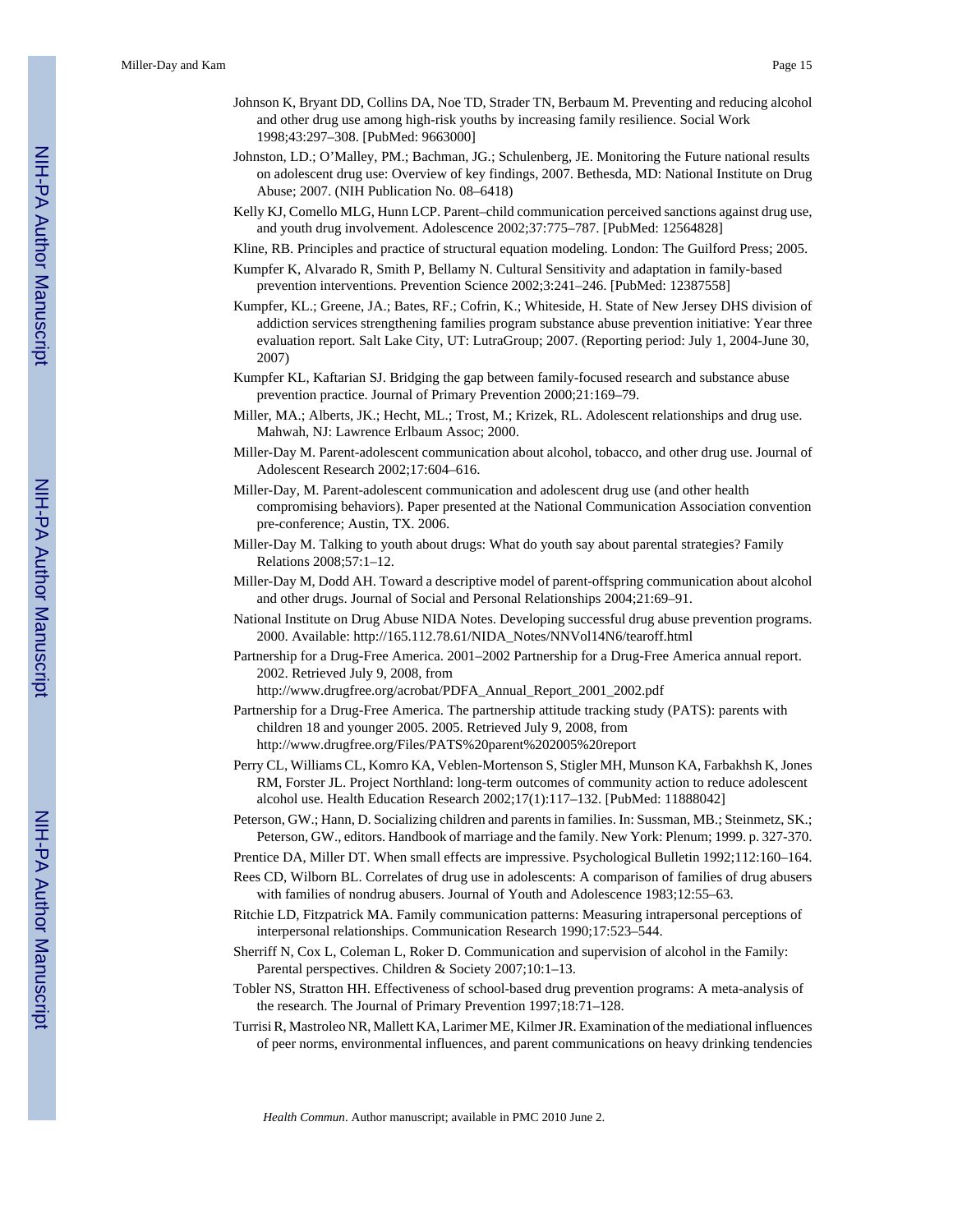in athletes and nonathletes. Psychology of Addictive Behaviors 2007;21:453–461. [PubMed: 18072827]

- U.S. Department of Health and Human Services. The Surgeon General's call to action to prevent and reduce underage drinking. U.S. Department of Health and Human Services, Office of the Surgeon General; 2007.
- Whitchurch, GG.; Constantine, LL. Systems theory. In: Boss, PG.; Doherty, WJ.; LaRossa, R.; Schumm, WR.; Steinmetz, SK., editors. Sourcebook of family theories and mothers: A contextual approach. New York: Plenum Press; 1993. p. 325-352.
- Wills TA, Gibbons FX, Gerrard M, Murry VM, Brody GH. Family communication and religiosity related substance use and sexual behavior in early adolescence: A test for pathways through self-control and prototype perceptions. Psychology of Addictive Behaviors 2003;17:312–323. [PubMed: 14640827]
- Worthington RL, Whittaker TA. Scale development research: A content analysis and recommendations for best practices. The Counseling Psychologist 2006;34:806–838.
- Yerby J. Family systems theory reconsidered: Integrating social construction theory and dialectical process. Communication Theory 1995;4:339–365.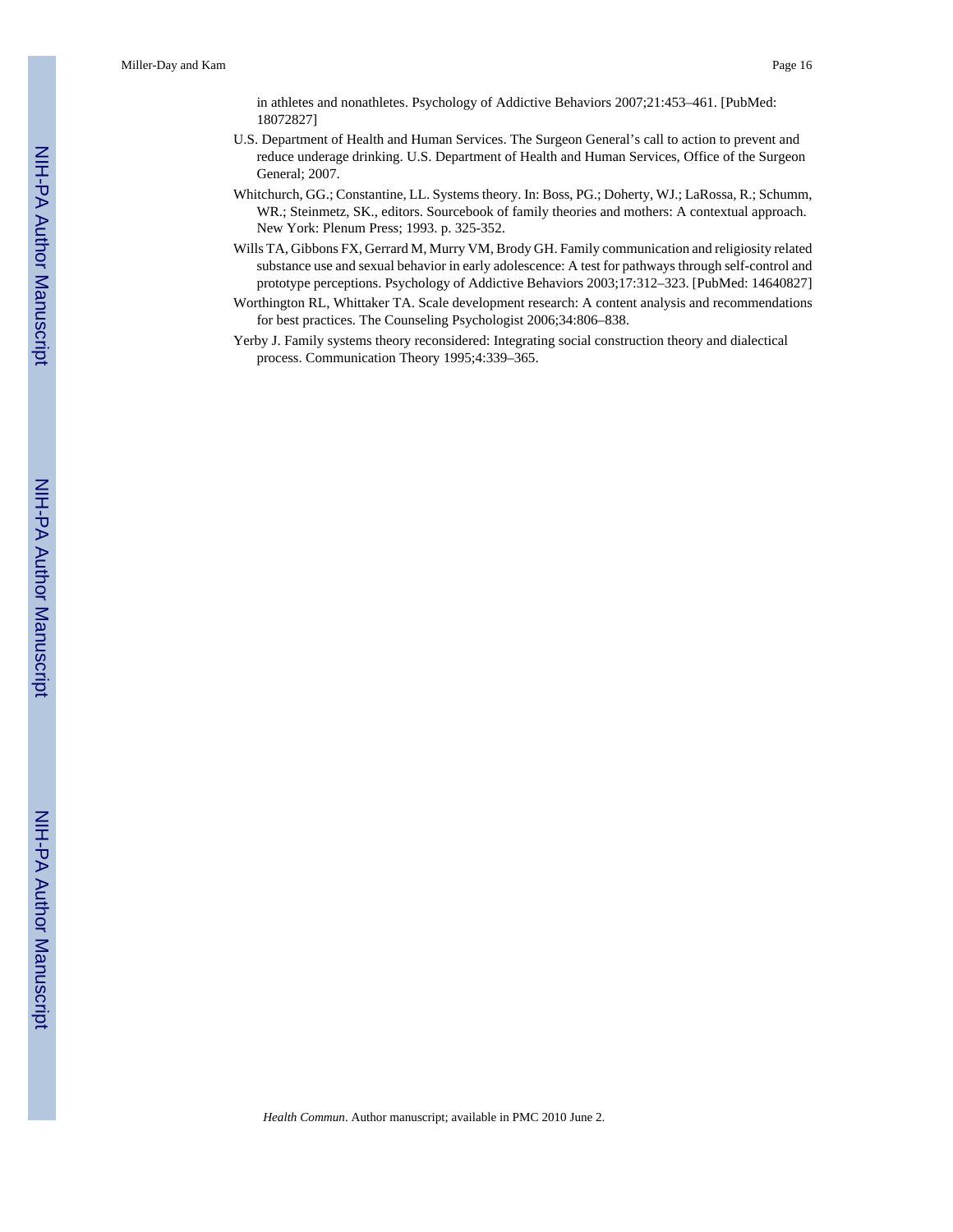Miller-Day and Kam Page 17



#### **Figure 1.**

Path Analysis to Assess Concurrent Validity

Note: Path coefficients in the figure are standardized. All significant (*p* <.05) paths are highlighted by boldface and marked by asterisks. To control for program effects, paths were drawn from a dummy-coded variable, representing the control and program conditions, to each variable in this model.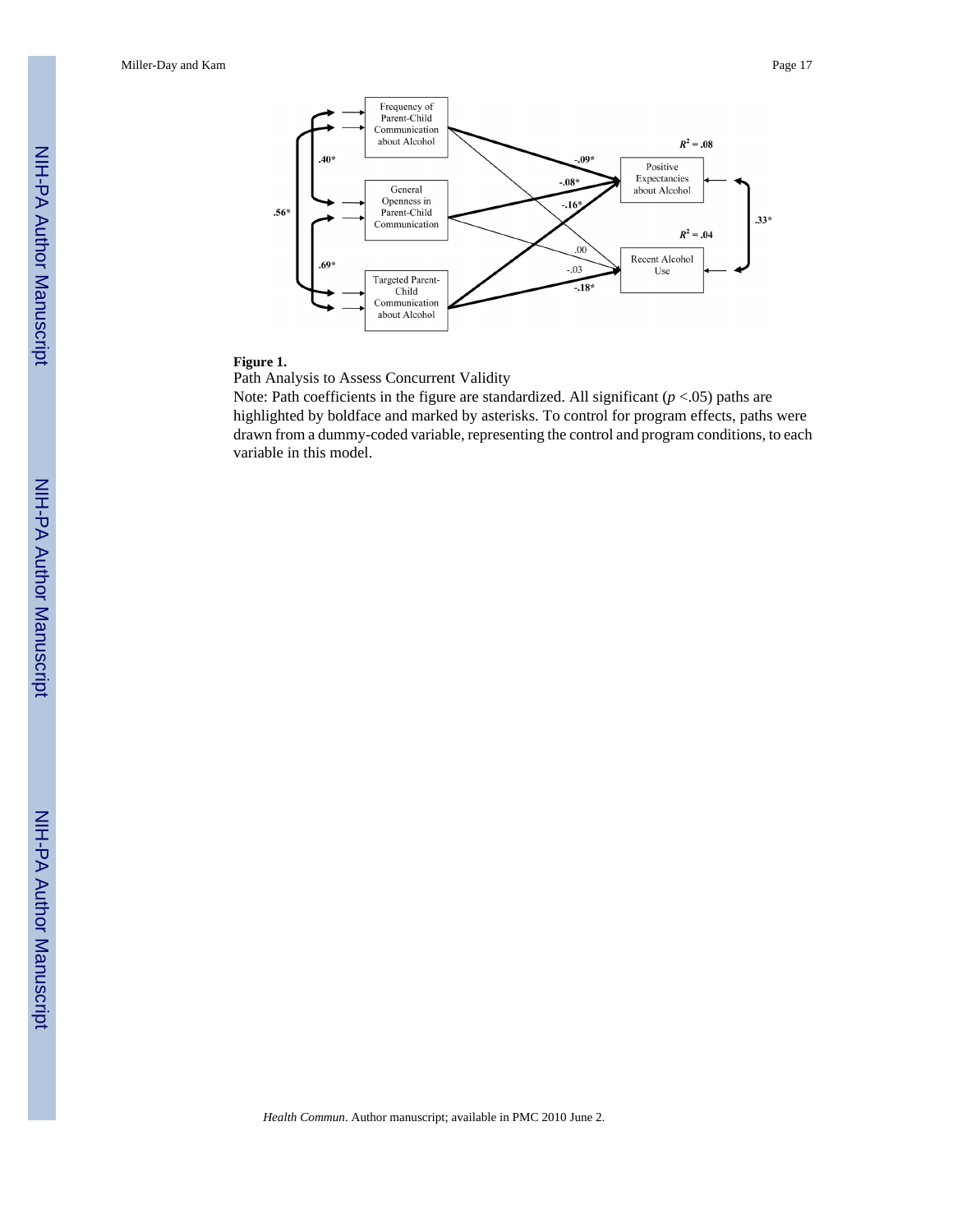# **Table 1**

Mean, Standard Deviation, and Bivariate Correlations for the Variables Mean, Standard Deviation, and Bivariate Correlations for the Variables

| I<br>$.395***$<br>1296 |                      |                                               |      |
|------------------------|----------------------|-----------------------------------------------|------|
|                        |                      |                                               |      |
|                        |                      |                                               |      |
|                        |                      |                                               |      |
| 1289<br>1227           |                      |                                               |      |
| $.558***$              |                      |                                               |      |
| 1161<br>1130           | 1182                 |                                               |      |
| $-203$ **              | $-252$ <sup>**</sup> | $\overline{\phantom{a}}$                      |      |
| 1277<br>1281           | 1169                 | 1384                                          |      |
| $-.113**$              | $-204$ **            | $.383***$                                     | I    |
| 1175<br>1177           | 1076                 | 1262                                          | 1279 |
|                        |                      | $.692**$<br>$-152$ **<br>$-152$ <sup>**</sup> |      |

 $p$  < .01 (two-tailed).  $p < .01$  (two-tailed).

*Health Commun*. Author manuscript; available in PMC 2010 June 2.

Note. FPCA = frequency of parent-child communication about alcohol, GEN = general openness in parent-child communication, TPCCA = targeted parent-child communication about alcohol, EXP = positive<br>expectancies regarding al Note. FPCA = frequency of parent-child communication about alcohol, GEN = general openness in parent-child communication, TPCCA = targeted parent-child communication about alcohol, EXP = positive expectancies regarding alcohol, and ALC = recent alcohol use.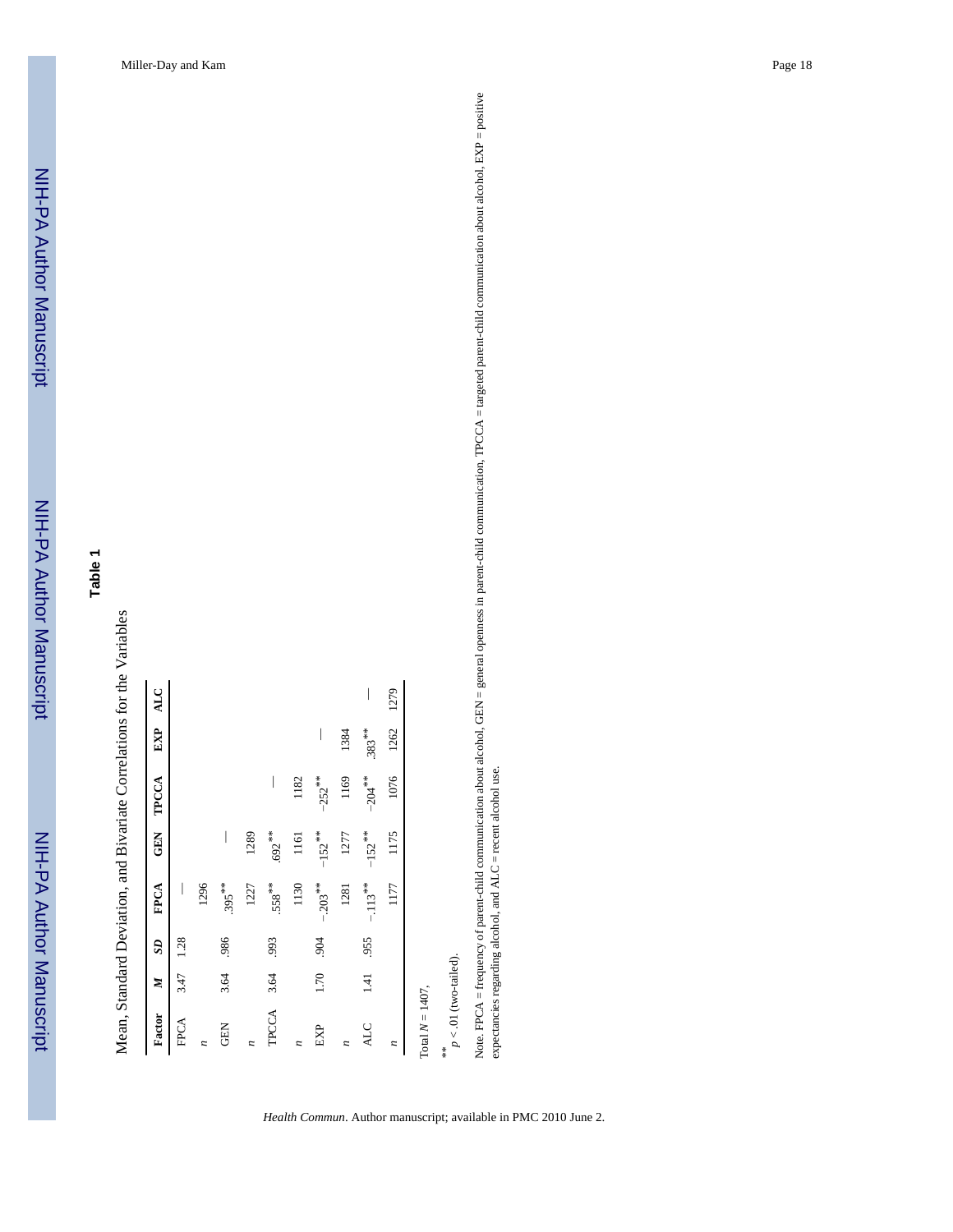#### **Table 2**

#### Targeted Parent-Child Communication about Alcohol Scale (TPCCA)

|    | How much do you agree with the following for at least one of your parents? At least one of my parents: |
|----|--------------------------------------------------------------------------------------------------------|
| 1. | Has not directly talked with me about alcohol use, but has given hints that I should not use.          |
| 2. | Has lectured me or given me a speech about drinking alcohol.                                           |
| 3. | Has warned me about the dangers of drinking alcohol.                                                   |
| 4. | Has talked to me about how to be handle offers of alcoholic drinks.                                    |
| 5. | Has given me rules to obey about drinking alcohol.                                                     |
| 6. | Will make a comment about how drinking alcohol is bad if a character on TV is drinking or drunk.       |
| 7. | Tells me stories of people who drink alcohol or have been drunk.                                       |
| 8. | Tells me he or she would be disappointed in me if I drink alcohol.                                     |
| 9. | Shows me information on the web, TV, or in the news about the dangers of drinking alcohol.             |

10. …Asks about my thoughts and opinions about drinking alcohol.

Note: For the analyses, item TPCCA1 was excluded from the scale based on inter-item correlations and EFA.